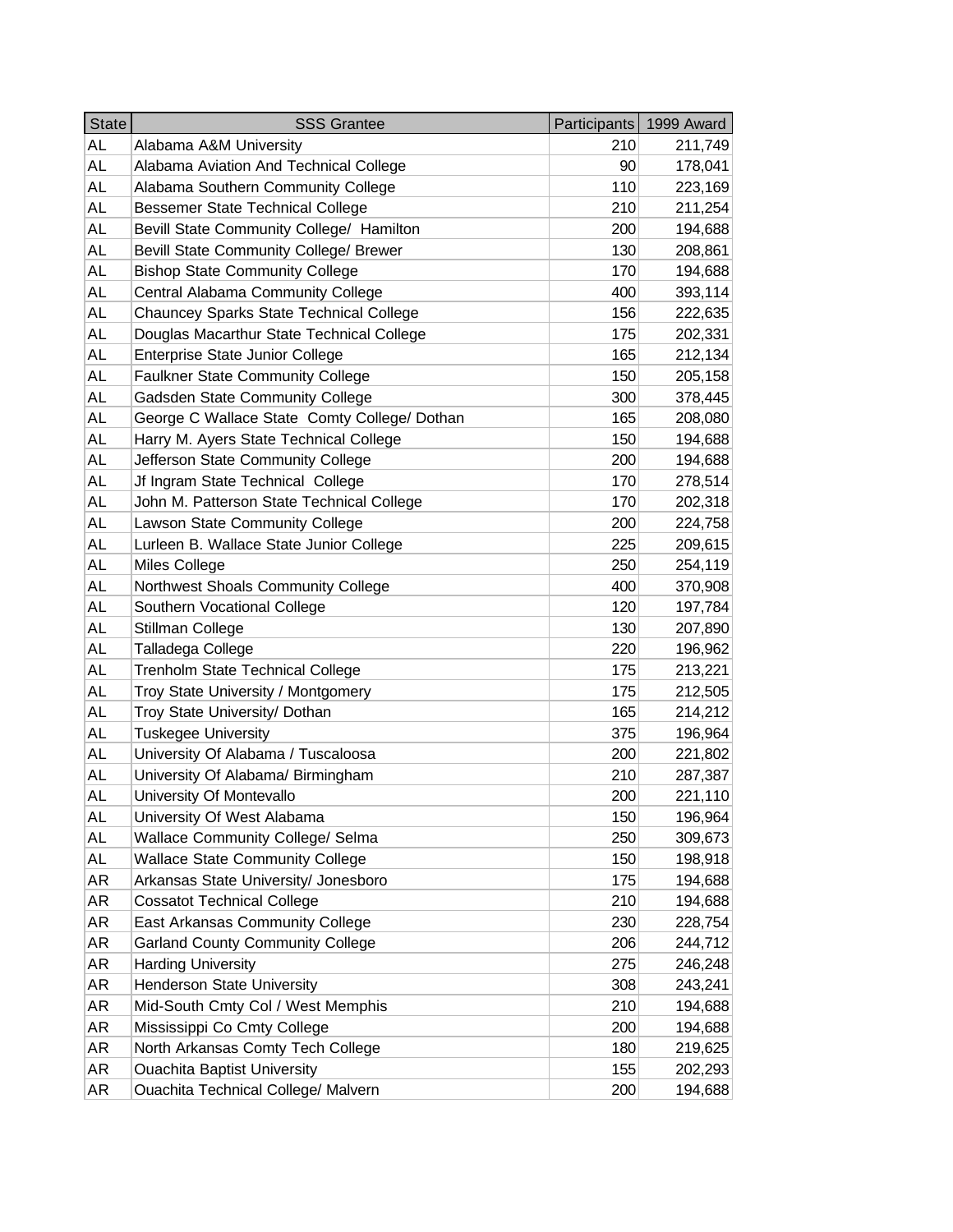| AR                     | Ozarka Technical Col./ Melbourne                  | 200 | 194,688 |
|------------------------|---------------------------------------------------|-----|---------|
| <b>AR</b>              | <b>Philander Smith College</b>                    | 206 | 38,847  |
| AR                     | Phillips County Cmty Col/ Helena                  | 257 | 217,958 |
| AR                     | Rich Mountain Community College/ Mena             | 216 | 220,428 |
| AR                     | South Arkansas Community College                  | 165 | 196,954 |
| AR                     | Southern Arkansas Univ/ Magnolia                  | 257 | 267,731 |
| AR                     | University Of Arkansas At Little Rock             | 282 | 249,147 |
| AR                     | University Of Arkansas At Pine Bluff              | 308 | 287,007 |
| AR                     | University Of Arkansas Community College          | 150 | 194,688 |
| AR                     | University Of Arkansas/ Fayetteville              | 308 | 243,541 |
| AR                     | University Of The Ozarks                          | 180 | 189,938 |
| AS                     | American Samoa Community College                  | 150 | 194,688 |
| AΖ                     | Arizona State University/ Main Campus             | 270 | 202,667 |
| AZ                     | Arizona State University/ West Campus             | 210 | 204,209 |
| AZ                     | Arizona Western College                           | 240 | 229,487 |
| $\mathsf{A}\mathsf{Z}$ | Eastern Arizona College                           | 175 | 193,089 |
| AZ                     | Northern Arizona University                       | 240 | 205,041 |
| AZ                     | <b>Phoenix College</b>                            | 212 | 193,999 |
| AZ                     | University Of Arizona                             | 320 | 194,688 |
| AZ                     | Yavapai College                                   | 400 | 282,125 |
| CA                     | California State University/ Los Angeles          | 500 | 320,524 |
| CA                     | California Lutheran University                    | 200 | 196,964 |
| CA                     | California Poly State University                  | 250 | 207,798 |
| CA                     | California State Polytechnic/ Pomona              | 250 | 258,467 |
| CA                     | California State Polytechnic/ Pomona-Disabled     | 160 | 194,688 |
| CA                     | California State University/ Fresno               | 200 | 202,282 |
| CA                     | California State University/ Bakersfield          | 450 | 207,802 |
| CA                     | California State University/ Fullerton            | 175 | 202,282 |
| CA                     | California State University/ Hayward              | 425 | 351,955 |
| CA                     | California State University/ Long Beach           | 450 | 403,626 |
| CA                     | California State University/ Los Angeles-Disabled | 100 | 194,688 |
| CA                     | California State University/ Sacramento-disabled  | 710 | 202,838 |
| CA                     | California State University/ San Bernardino       | 325 | 259,283 |
| CA                     | California State University/ San Marcos           | 200 | 202,282 |
| CA                     | California State University/ Stanislaus           | 300 | 255,384 |
| СA                     | City College Of San Francisco / Phelan            | 320 | 272,134 |
| СA                     | College Of The Desert                             | 175 | 194,688 |
| СA                     | College Of The Siskiyous                          | 180 | 194,688 |
| CA                     | <b>Compton Community College</b>                  | 160 | 194,688 |
| CA                     | Evergreen Valley College                          | 160 | 194,688 |
| CA                     | <b>Glendale Community College</b>                 | 150 | 194,688 |
| СA                     | Humboldt State University                         | 400 | 259,117 |
| CA                     | Imperial Valley College                           | 350 | 333,934 |
| CA                     | Long Beach City College                           | 150 | 194,688 |
| CA                     | Los Angeles City College                          | 160 | 194,688 |
| CA                     | Los Angeles Harbor College/ Disabled              | 125 | 202,282 |
| СA                     | Los Angeles Southwest College                     | 250 | 305,548 |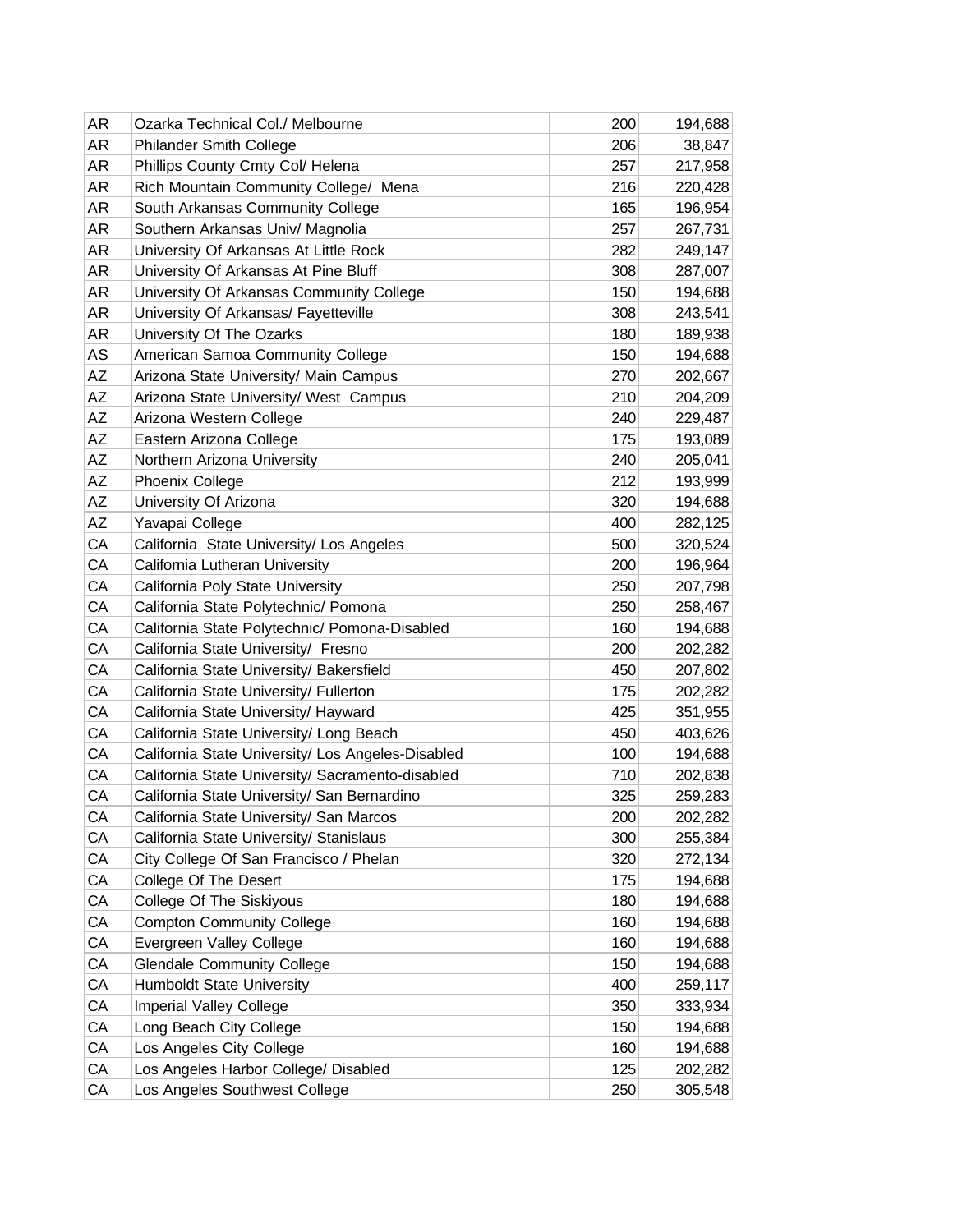| CA        | <b>Mission College</b>                         | 150 | 194,688 |
|-----------|------------------------------------------------|-----|---------|
| CA        | Monterey Peninsula College                     | 200 | 224,622 |
| CA        | Mount St. Mary's College                       | 826 | 201,758 |
| CA        | Napa Valley Community College                  | 180 | 194,688 |
| CA        | Palomar College                                | 225 | 206,156 |
| CA        | Pasadena City College                          | 200 | 202,282 |
| CA        | Porterville College                            | 160 | 194,688 |
| CA        | Rancho Santiago College                        | 175 | 202,282 |
| CA        | Redwoods Cmty Col District / Delnorte          | 200 | 221,684 |
| CA        | San Bernardino Valley College                  | 200 | 202,282 |
| CA        | San Diego City College                         | 200 | 202,282 |
| CA        | San Diego Mesa College                         | 530 | 196,964 |
| CA        | San Diego State University-Disabled            | 200 | 194,688 |
| CA        | San Francisco State University                 | 160 | 194,688 |
| CA        | San Jose City College/ Evergreen Cmty Col Dist | 200 | 202,282 |
| CA        | San Jose State University Foundation           | 280 | 301,540 |
| CA        | Santa Monica Community College                 | 160 | 194,688 |
| CA        | Shasta College                                 | 175 | 194,688 |
| CA        | <b>Skyline College</b>                         | 300 | 345,648 |
| CA        | Sonoma State University                        | 350 | 299,535 |
| CA        | University Of California / Los Angeles         | 200 | 206,695 |
| CA        | University Of California/ Berkeley             | 350 | 348,174 |
| CA        | University Of California/ Berkeley-disabled    | 400 | 202,282 |
| CA        | University Of California/ Irvine               | 500 | 271,181 |
| CA        | University Of California/ San Diego            | 200 | 202,282 |
| CA        | University Of The Pacific                      | 200 | 196,954 |
| CA        | Victor Valley College                          | 160 | 194,688 |
| CA        | <b>West Hills Community College</b>            | 200 | 207,833 |
| CA        | Yosemite Cmty Col Dist/ Modesto Junior College | 200 | 194,688 |
| CO        | Colorado Mtn Jr College Dist                   | 160 | 194,688 |
| CO        | Colorado State University/ Fort Collins        | 275 | 261,881 |
| CO        | Community College Of Denver/ Auraria           | 133 | 196,964 |
| CO        | Fort Lewis College                             | 200 | 196,964 |
| CO        | <b>Lamar Community College</b>                 | 160 | 204,057 |
| CO        | Metropolitan State College Of Denver           | 200 | 196,964 |
| CO        | Northeastern Junior College                    | 180 | 195,008 |
| CO        | <b>Pueblo Community College</b>                | 220 | 223,292 |
| CO        | <b>Trinidad State Junior College</b>           | 250 | 266,300 |
| CO        | University Of Colorado / Denver                | 165 | 196,964 |
| CO        | University Of Colorado / Boulder               | 186 | 214,784 |
| CO        | University Of Northern Colorado                | 200 | 223,522 |
| CO        | University Of Southern Colorado                | 200 | 207,850 |
| <b>CT</b> | <b>Fairfield University</b>                    | 150 | 194,688 |
| <b>CT</b> | Housatonic Community-Technical College         | 350 | 199,816 |
| <b>CT</b> | Norwalk Community-Technical College            | 240 | 235,317 |
| <b>CT</b> | University Of Connecticut                      | 225 | 202,281 |
| DC        | <b>Howard University</b>                       | 225 | 254,738 |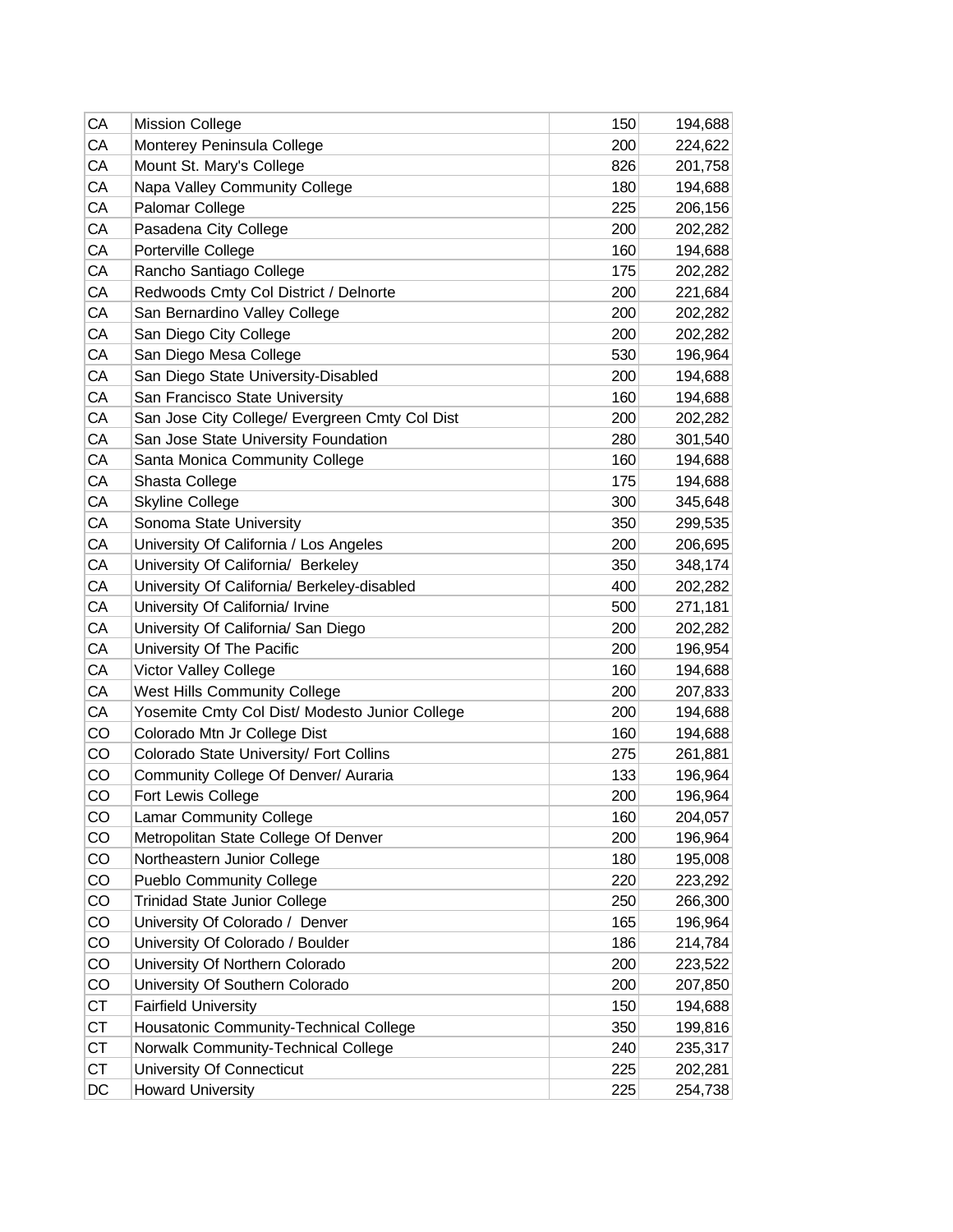| DC        | University Of The DC/ Van Ness            | 400 | 385,189 |
|-----------|-------------------------------------------|-----|---------|
| DE        | Delaware Tech & Cmty College              | 200 | 220,897 |
| DE        | Delaware Tech& Cmty College/ Owens        | 265 | 202,282 |
| DE        | University Of Delaware                    | 175 | 201,697 |
| <b>FL</b> | Bethune-Cookman College                   | 200 | 217,021 |
| FL        | <b>Brevard Community College</b>          | 185 | 196,964 |
| <b>FL</b> | Central Florida Community College         | 200 | 218,836 |
| <b>FL</b> | Daytona Beach Community College           | 160 | 218,112 |
| FL        | <b>Edison Community College</b>           | 200 | 196,964 |
| FL        | Florida A&M University                    | 250 | 215,053 |
| <b>FL</b> | Florida International University          | 160 | 194,688 |
| FL        | Florida Memorial College                  | 160 | 207,908 |
| <b>FL</b> | Gulf Coast Comty Col/ Panama City         | 150 | 198,395 |
| <b>FL</b> | Hillsborough Cmty Col / Ybor & Dale       | 200 | 242,679 |
| <b>FL</b> | Indian River Community College            | 160 | 194,688 |
| <b>FL</b> | North Florida Community College           | 200 | 194,688 |
| FL        | Pensacola Jr College                      | 225 | 220,662 |
| FL        | Santa Fe Community College                | 200 | 194,688 |
| <b>FL</b> | South Florida Community College           | 155 | 200,961 |
| FL        | St Petersburg Jr College/ Gibbs           | 160 | 194,688 |
| <b>FL</b> | University Of Miami                       | 160 | 194,688 |
| FL        | University Of South Florida/ Tampa        | 220 | 200,459 |
| <b>FL</b> | University Of West Florida                | 250 | 202,180 |
| FL.       | Valencia Cmty Col/ Central                | 200 | 194,688 |
| GA        | Abraham Baldwin Agricultural College      | 165 | 199,167 |
| GА        | <b>Andrew College</b>                     | 150 | 193,309 |
| GA        | Atlanta Metropolitan College              | 250 | 236,489 |
| GA        | Georgia Southwestern State University     | 155 | 199,174 |
| GA        | Georgia State University / Main           | 200 | 202,286 |
| GА        | Macon College                             | 180 | 202,282 |
| GA        | <b>Mercer University</b>                  | 150 | 208,010 |
| GA        | Morehouse College                         | 175 | 194,688 |
| GA        | Morris Brown College                      | 250 | 248,343 |
| GА        | Paine College                             | 130 | 179,794 |
| GA        | Savannah State University                 | 175 | 202,282 |
| GА        | Savannah Technical Institute              | 140 | 197,405 |
| GA        | South Georgia College                     | 175 | 229,946 |
| GА        | <b>Thomas College</b>                     | 155 | 202,281 |
| GU        | <b>Guam Community College</b>             | 100 | 202,282 |
| GU        | University Of Guam                        | 90  | 194,688 |
| HI        | Chaminade University Of Honolulu          | 300 | 248,339 |
| HI        | University Of Hawaii / Hilo               | 206 | 198,343 |
| HI        | University Of Hawaii/ Windward Cmty Col   | 216 | 256,685 |
| HI        | University Of Hawaii/ Kapi'olani Cmty Col | 206 | 223,331 |
| HI        | University Of Hawaii/ Manoa               | 308 | 293,946 |
| IA        | <b>Briar Cliff College</b>                | 200 | 226,224 |
| IA        | <b>Central College</b>                    | 200 | 196,964 |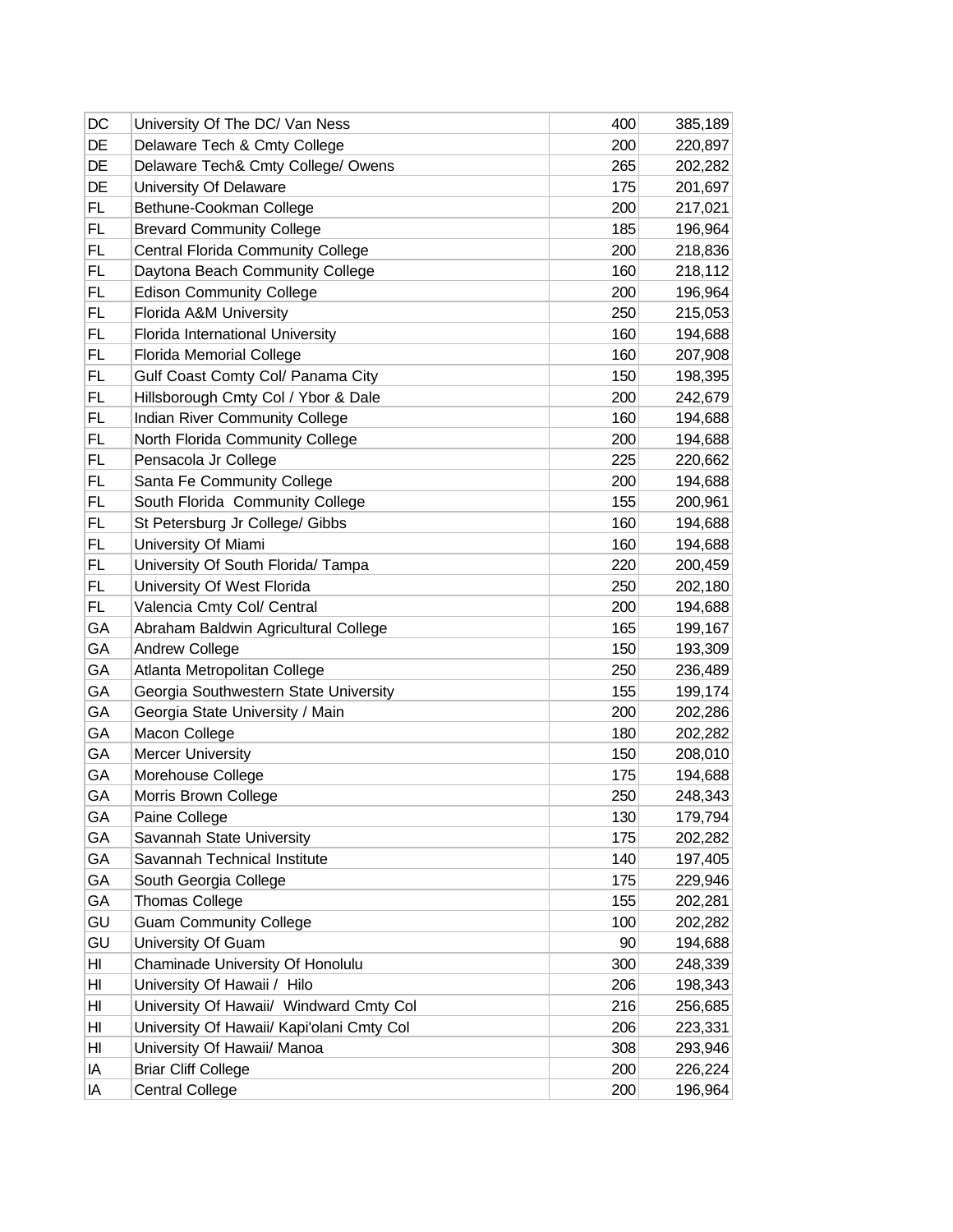| IA | Coe College                                    | 210 | 196,964 |
|----|------------------------------------------------|-----|---------|
| IA | Des Moines Area Community College              | 200 | 228,041 |
| IA | Eastern Iowa Cmty College District             | 175 | 206,306 |
| IA | <b>Graceland College</b>                       | 155 | 202,282 |
| IA | Indian Hills Community College                 | 215 | 196,691 |
| IA | Iowa Lakes Community College                   | 200 | 194,688 |
| IA | Iowa State University                          | 250 | 230,036 |
| IA | Iowa Western Community College                 | 175 | 196,964 |
| IA | <b>Kirkwood Community College</b>              | 175 | 196,964 |
| IA | Luther College                                 | 150 | 196,964 |
| IA | North Iowa Area Community College              | 200 | 202,282 |
| IA | Southeastern Community College                 | 250 | 246,688 |
| IA | Southwestern Cmty College                      | 175 | 187,956 |
| IA | University Of Iowa                             | 400 | 266,158 |
| IA | University Of Northern Iowa                    | 200 | 216,714 |
| IA | Western Iowa Tech Cmty College                 | 175 | 194,688 |
| ID | <b>Boise State University</b>                  | 170 | 231,913 |
| ID | Idaho State University/ Pocatello              | 250 | 204,098 |
| ID | Lewis Clark State College/ Lewiston            | 135 | 225,648 |
| ID | University Of Idaho/ Moscow                    | 200 | 225,372 |
| IL | <b>Black Hawk College</b>                      | 240 | 223,618 |
| IL | Chicago State University                       | 210 | 202,487 |
| IL | Columbia College Chicago                       | 250 | 194,688 |
| IL | Danville Area CC                               | 150 | 194,688 |
| IL | Depaul University                              | 180 | 194,688 |
| IL | Eastern Illinois Univ                          | 175 | 194,688 |
| IL | <b>Elgin Community College</b>                 | 500 | 292,809 |
| IL | <b>Governors State University</b>              | 150 | 209,688 |
| IL | <b>Highland Community College</b>              | 325 | 202,282 |
| IL | Illinois Central College/ Peoria & East Peoria | 230 | 246,892 |
| IL | Illinois Eastern Community Colleges            | 190 | 202,282 |
| IL | <b>Illinois State University</b>               | 225 | 196,964 |
| IL | Illinois Valley Community College              | 150 | 194,688 |
| IL | John A. Logan College                          | 200 | 207,993 |
| IL | John Wood Community College                    | 150 | 218,313 |
| IL | Joliet Junior College                          | 200 | 262,611 |
| IL | Kankakee Community College                     | 150 | 194,688 |
| IL | Kaskaskia College                              | 150 | 194,688 |
| IL | Knox College                                   | 150 | 209,609 |
| IL | Lewis And Clark Community College              | 225 | 217,289 |
| IL | Northeastern Illinois University               | 300 | 195,515 |
| IL | Northern Illinois University                   | 300 | 242,490 |
| IL | Oakton Community College                       | 207 | 202,613 |
| IL | Parkland College                               | 180 | 194,688 |
| IL | Rend Lake College                              | 150 | 184,617 |
| IL | <b>Richland Community College</b>              | 150 | 194,574 |
| IL | Robert Morris College/ Chicago                 | 160 | 194,688 |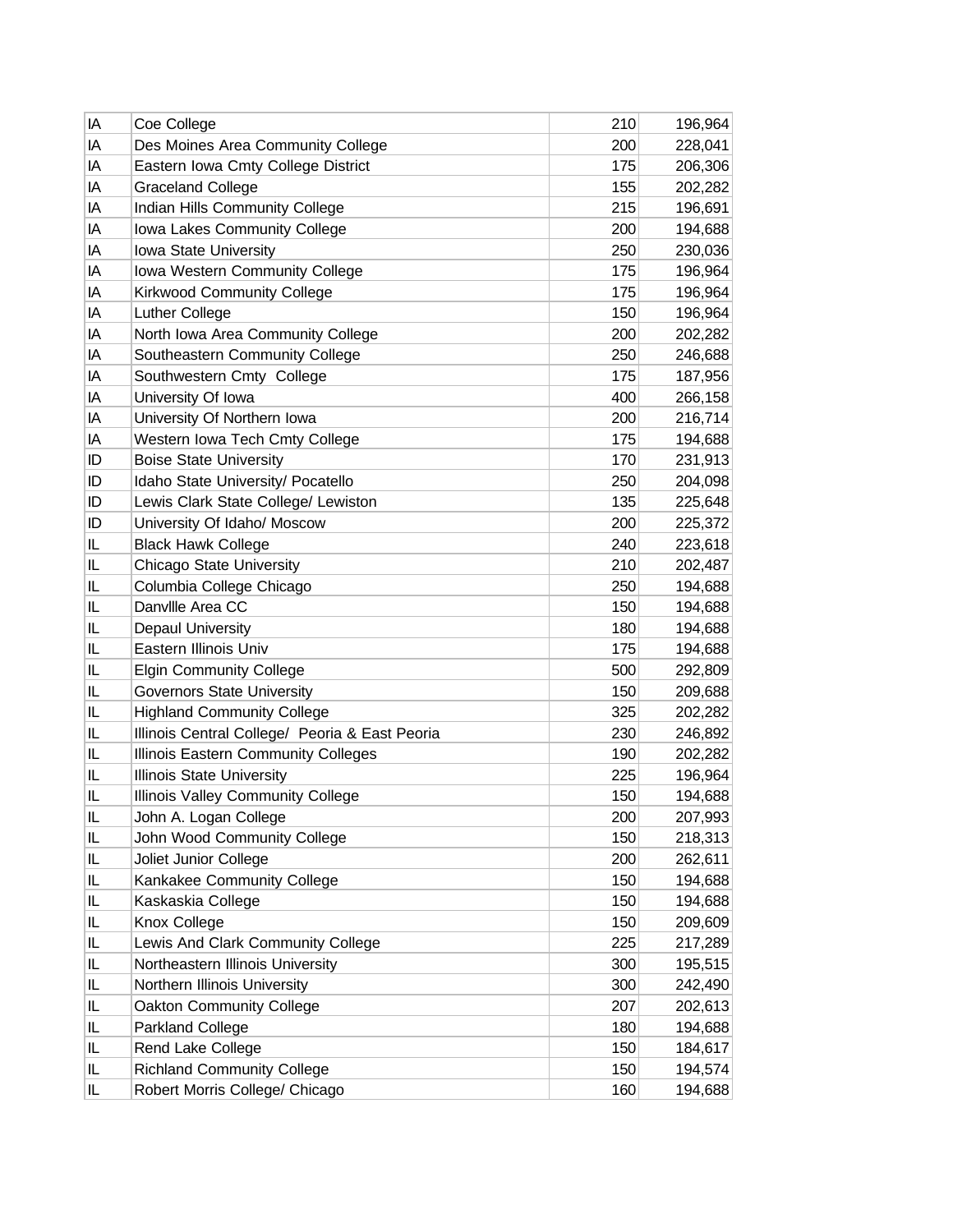| IL | Roosevelt University                        | 250 | 246,082 |
|----|---------------------------------------------|-----|---------|
| IL | Saint Xavier University                     | 200 | 202,282 |
| IL | Sauk Valley Community College               | 200 | 196,962 |
| IL | <b>Shawnee Community College</b>            | 191 | 196,964 |
| IL | South Suburban College                      | 220 | 218,965 |
| IL | Southeastern Illinois College               | 165 | 202,032 |
| IL | Southern Illinois University/ Carbondale    | 150 | 194,688 |
| IL | Southern Illinois/ University/Edwardsville  | 390 | 241,938 |
| IL | St. Augustine College                       | 200 | 209,407 |
| IL | University Of Illinois At Urbana/ Champaign | 225 | 196,964 |
| IL | University Of Illinois/ Chicago             | 150 | 199,345 |
| IL | <b>Waubonsee Community College</b>          | 200 | 202,282 |
| IL | Wm Rainey Harper College                    | 150 | 194,688 |
| IN | Indiana Institute Of Technology             | 110 | 138,757 |
| IN | Indiana State University                    | 400 | 222,018 |
| IN | Indiana University                          | 625 | 309,089 |
| IN | Indiana University                          | 175 | 190,197 |
| IN | Indiana University/ East                    | 200 | 194,688 |
| IN | Indiana University/ NW                      | 219 | 220,066 |
| IN | Indiana Wesleyan University                 | 160 | 207,734 |
| IN | Oakland City University                     | 225 | 194,688 |
| IN | Purdue University/ Calumet                  | 350 | 289,804 |
| IN | Purdue University/ North Central            | 195 | 215,820 |
| IN | Purdue University/ West Lafayette           | 330 | 271,810 |
| IN | <b>Vincennes University</b>                 | 255 | 233,361 |
| KS | <b>Barton County Community College</b>      | 200 | 213,789 |
| KS | <b>Colby Community College</b>              | 200 | 185,206 |
| KS | <b>Cowley County Community College</b>      | 150 | 194,688 |
| KS | Dodge City Comm College                     | 160 | 194,688 |
| KS | Donnelly College                            | 300 | 201,287 |
| KS | <b>Emporia State University</b>             | 165 | 196,964 |
| KS | Fort Scott Community College                | 200 | 194,688 |
| KS | <b>Garden City Community College</b>        | 185 | 196,964 |
| KS | Highland Community College-doniphan         | 200 | 196,964 |
| KS | <b>Hutchinson Community College</b>         | 350 | 279,754 |
| KS | Independence Community College              | 180 | 199,734 |
| KS | Kansas State University/ Manhattan          | 300 | 199,644 |
| KS | Labette Community College                   | 150 | 211,089 |
| KS | Neosho County Community College             | 150 | 194,688 |
| KS | University Of Kansas / Lawrence             | 250 | 197,620 |
| KS | Wichita State University                    | 250 | 289,326 |
| KY | <b>Ashland Community College</b>            | 160 | 196,964 |
| KY | <b>Brescia College</b>                      | 150 | 194,688 |
| KY | Eastern Kentucky University                 | 206 | 233,987 |
| KY | Elizabethtown Community College             | 150 | 194,688 |
| KY | <b>Hazard Community College</b>             | 200 | 224,762 |
| KY | <b>Hopkinsville Community College</b>       | 206 | 196,636 |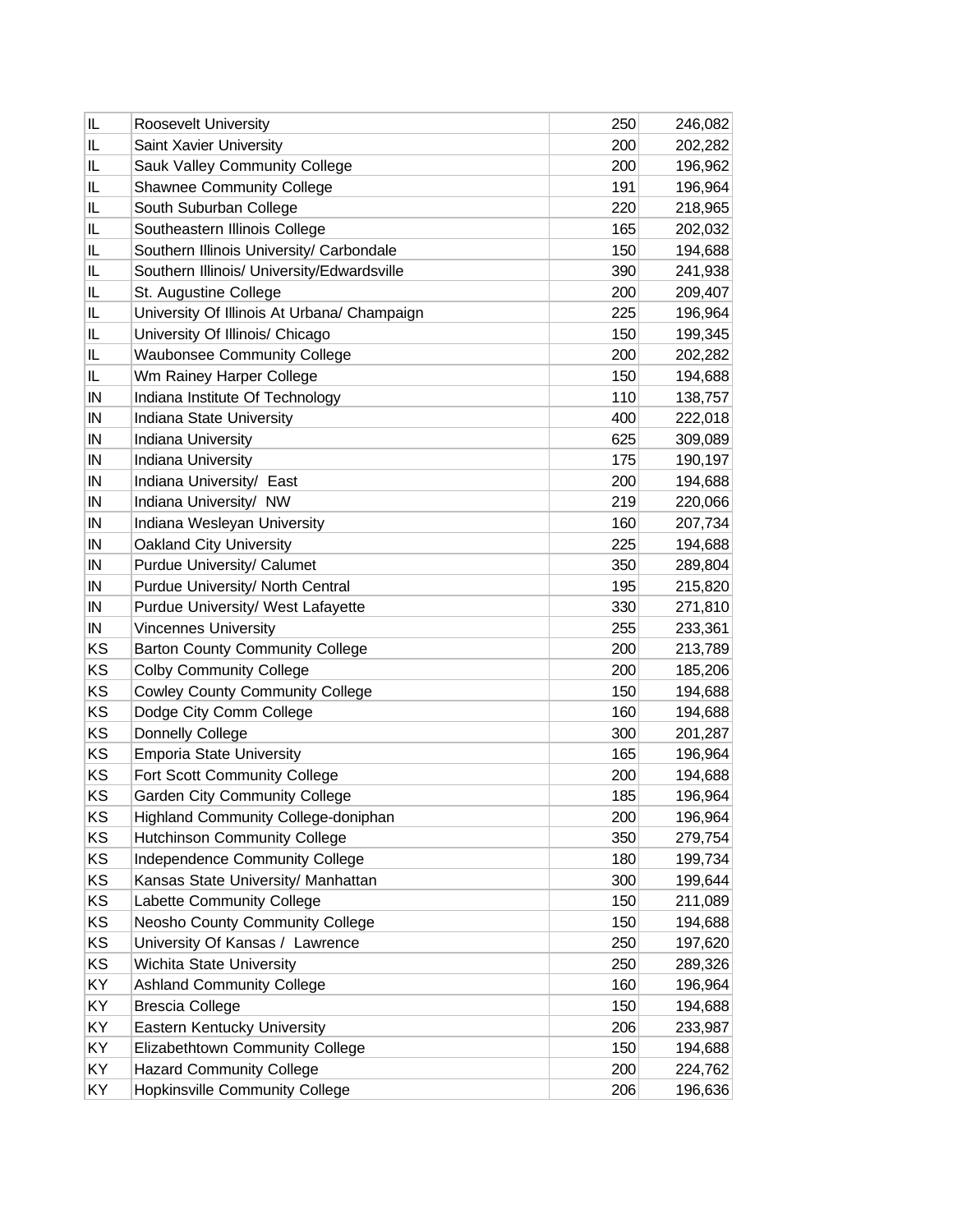| ΚY | Jefferson Community College                       | 206 | 221,078 |
|----|---------------------------------------------------|-----|---------|
| KY | Morehead State University                         | 221 | 228,915 |
| KY | Murray State University                           | 186 | 200,798 |
| KY | Northern Kentucky University                      | 232 | 236,042 |
| KY | Paducah Community College                         | 206 | 205,088 |
| KY | <b>Somerset Community College</b>                 | 206 | 202,282 |
| KY | <b>Union College</b>                              | 175 | 202,282 |
| KY | University Of Kentucky/ Lexington                 | 160 | 202,282 |
| KY | University Of Kentucky/ Madisonville Cmty College | 155 | 194,688 |
| KY | University Of Kentucky/ Southeast Cmty College    | 124 | 208,079 |
| KY | Western Kentucky University                       | 250 | 202,282 |
| LA | <b>Dillard University</b>                         | 300 | 274,858 |
| LA | <b>Grambling State University</b>                 | 250 | 258,730 |
| LA | Louisiana State University/ Baton Rouge           | 270 | 290,744 |
| LA | Louisiana State University/ Eunice                | 400 | 323,854 |
| LA | <b>Nicholls State University</b>                  | 450 | 378,972 |
| LA | Northwestern State University                     | 350 | 280,718 |
| LA | Southeastern Louisiana University                 | 250 | 229,815 |
| LA | Southern University/ Baton Rouge                  | 350 | 300,484 |
| LA | Southern University/ New Orleans                  | 350 | 388,995 |
| LA | Southern University/ Shreveport                   | 250 | 253,967 |
| LA | University Of New Orleans                         | 180 | 202,284 |
| LA | University Of Southwestern Louisiana              | 430 | 431,752 |
| MA | <b>Boston College</b>                             | 212 | 196,778 |
| МA | Brandeis University/ Waltham                      | 135 | 202,283 |
| МA | <b>Bristol Community College</b>                  | 400 | 328,689 |
| MA | Bunker Hill Comty Col/ Boston Chelsea             | 175 | 196,777 |
| МA | Cape Cod Community College                        | 175 | 196,960 |
| МA | <b>Fitchburg State College</b>                    | 160 | 194,688 |
| МA | <b>Holyoke Community College</b>                  | 215 | 236,990 |
| МA | Massasoit Cmty Col/ Brocton/Canton                | 100 | 194,688 |
| МA | Middlesex Community College/ Lowell               | 200 | 215,604 |
| МA | Mount Wachusett Community College                 | 200 | 262,699 |
| МA | North Adams State College                         | 200 | 194,688 |
| МA | North Shore Community College                     | 375 | 369,270 |
| МA | Northern Essex Community College                  | 250 | 253,915 |
| МA | Salem State College                               | 310 | 313,923 |
| МA | Springfield Technical Community College           | 240 | 205,450 |
| МA | Univ Of Massachusetts/ Dartmouth                  | 300 | 280,993 |
| МA | University Of Massachusetts/ Boston               | 200 | 297,688 |
| МA | <b>Westfield State College</b>                    | 160 | 200,896 |
| MD | <b>Baltimore City Community College</b>           | 200 | 232,516 |
| MD | <b>Bowie State University</b>                     | 257 | 207,296 |
| MD | <b>Catonsville Community College</b>              | 200 | 222,823 |
| MD | Chesapeake College                                | 210 | 222,278 |
| MD | Coppin State College                              | 160 | 196,733 |
| MD | <b>Essex Community College</b>                    | 165 | 196,885 |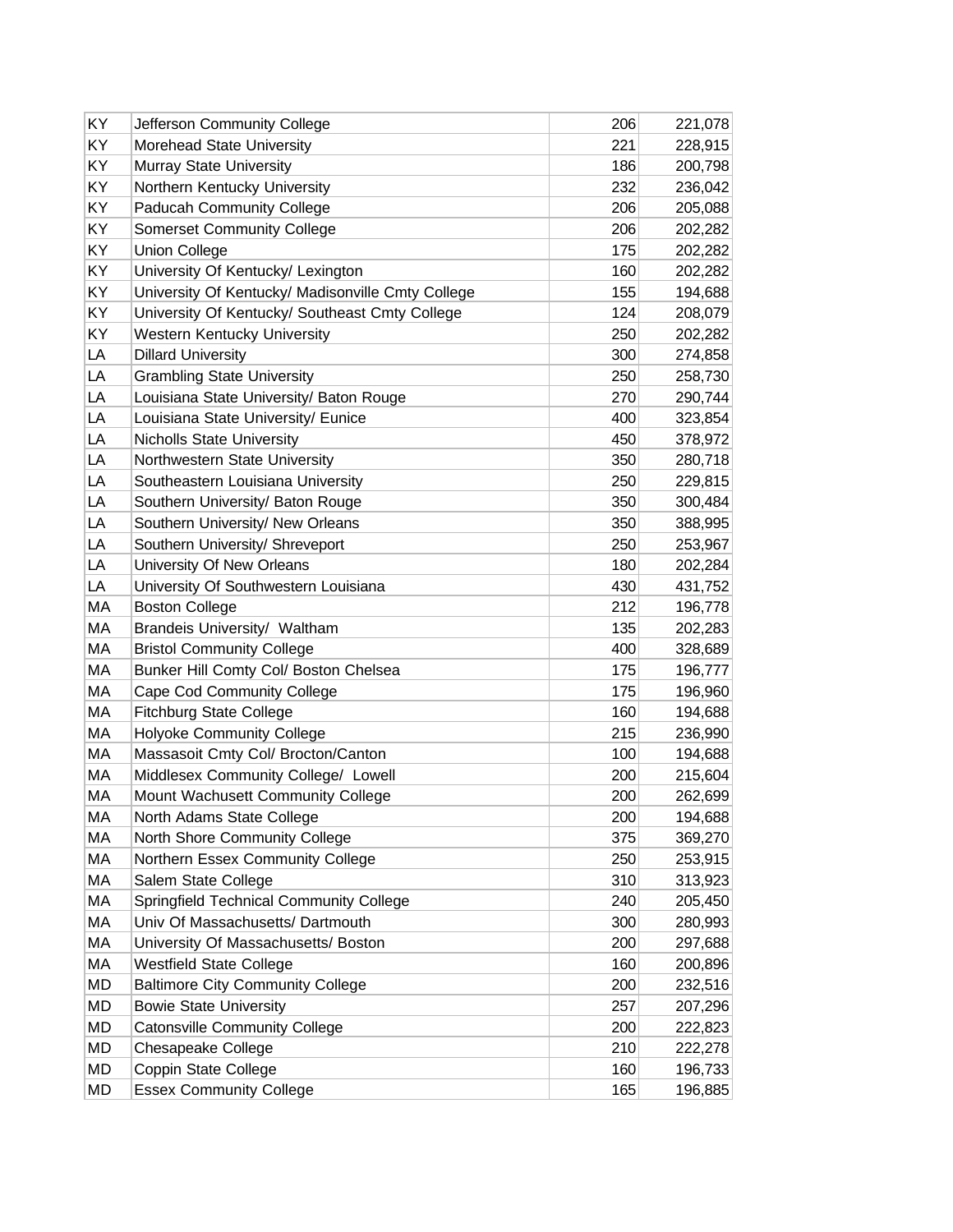| MD<br><b>Harford Community College</b><br>200<br>201,597<br>MD<br><b>Howard Community College</b><br>225<br>262,014<br>MD<br>Prince George's Community College<br>282<br>246,706<br>MD<br>Sojourner-douglass College<br>130<br>194,688<br>MD<br>University Of Maryland/ Baltimore County<br>270<br>258,126<br><b>MD</b><br>University Of Maryland/ College Park<br>350<br>274,759<br>MD<br>University Of Maryland/ Eastern Shore<br>232<br>208,010<br>ME<br>Central Maine Technical College<br>150<br>194,688<br>ME<br>Kennebec Valley Technical College<br>175<br>196,964<br>ME<br>University Of Maine/ Augusta (Uma)<br>360<br>337,177<br>ME<br>189<br>University Of Maine/ Farmington<br>196,964<br>ME<br>140<br>University Of Maine/ Fort Kent<br>199,365<br>ME<br>University Of Maine/ Orono<br>425<br>390,860<br>ME<br>University Of Maine/ Presque Isle<br>180<br>208,606<br>MH<br>College Of The Marshall Islands<br>225<br>202,282<br>MI<br><b>Adrian College</b><br>126<br>196,964<br>MI<br>Alpena Community College<br>155<br>221,101<br>125<br>MI<br>Aquinas College<br>146,918<br>MI<br>Bay De Noc Community College<br>150<br>202,298<br>MI<br>250<br><b>Grand Rapids Community College</b><br>284,740<br>MI<br><b>Grand Valley State University</b><br>215<br>216,543<br>MI<br><b>Kellogg Community College</b><br>250<br>245,350<br>MI<br>Lake Michigan College<br>110<br>194,688<br>MI<br>Lansing Community College<br>150<br>194,688<br>MI<br><b>Madonna University</b><br>200<br>194,688<br>MI<br>Marygrove College<br>155<br>194,688<br>MI<br>Michigan State University<br>600<br>459,840<br>MI<br>Mott Community College<br>200<br>275,005<br>MI<br>Northern Michigan University<br>210<br>207,832<br>Oakland University<br>MI<br>375<br>289,006<br>MI<br>Siena Heights College<br>135<br>196,587<br>Southwestern Michigan College<br>1000<br>MI<br>202,029 |
|----------------------------------------------------------------------------------------------------------------------------------------------------------------------------------------------------------------------------------------------------------------------------------------------------------------------------------------------------------------------------------------------------------------------------------------------------------------------------------------------------------------------------------------------------------------------------------------------------------------------------------------------------------------------------------------------------------------------------------------------------------------------------------------------------------------------------------------------------------------------------------------------------------------------------------------------------------------------------------------------------------------------------------------------------------------------------------------------------------------------------------------------------------------------------------------------------------------------------------------------------------------------------------------------------------------------------------------------------------------------------------------------------------------------------------------------------------------------------------------------------------------------------------------------------------------------------------------------------------------------------------------------------------------------------------------------------------------------------------------------------------------------------------------------------------------------------------------------------------------------------------|
|                                                                                                                                                                                                                                                                                                                                                                                                                                                                                                                                                                                                                                                                                                                                                                                                                                                                                                                                                                                                                                                                                                                                                                                                                                                                                                                                                                                                                                                                                                                                                                                                                                                                                                                                                                                                                                                                                  |
|                                                                                                                                                                                                                                                                                                                                                                                                                                                                                                                                                                                                                                                                                                                                                                                                                                                                                                                                                                                                                                                                                                                                                                                                                                                                                                                                                                                                                                                                                                                                                                                                                                                                                                                                                                                                                                                                                  |
|                                                                                                                                                                                                                                                                                                                                                                                                                                                                                                                                                                                                                                                                                                                                                                                                                                                                                                                                                                                                                                                                                                                                                                                                                                                                                                                                                                                                                                                                                                                                                                                                                                                                                                                                                                                                                                                                                  |
|                                                                                                                                                                                                                                                                                                                                                                                                                                                                                                                                                                                                                                                                                                                                                                                                                                                                                                                                                                                                                                                                                                                                                                                                                                                                                                                                                                                                                                                                                                                                                                                                                                                                                                                                                                                                                                                                                  |
|                                                                                                                                                                                                                                                                                                                                                                                                                                                                                                                                                                                                                                                                                                                                                                                                                                                                                                                                                                                                                                                                                                                                                                                                                                                                                                                                                                                                                                                                                                                                                                                                                                                                                                                                                                                                                                                                                  |
|                                                                                                                                                                                                                                                                                                                                                                                                                                                                                                                                                                                                                                                                                                                                                                                                                                                                                                                                                                                                                                                                                                                                                                                                                                                                                                                                                                                                                                                                                                                                                                                                                                                                                                                                                                                                                                                                                  |
|                                                                                                                                                                                                                                                                                                                                                                                                                                                                                                                                                                                                                                                                                                                                                                                                                                                                                                                                                                                                                                                                                                                                                                                                                                                                                                                                                                                                                                                                                                                                                                                                                                                                                                                                                                                                                                                                                  |
|                                                                                                                                                                                                                                                                                                                                                                                                                                                                                                                                                                                                                                                                                                                                                                                                                                                                                                                                                                                                                                                                                                                                                                                                                                                                                                                                                                                                                                                                                                                                                                                                                                                                                                                                                                                                                                                                                  |
|                                                                                                                                                                                                                                                                                                                                                                                                                                                                                                                                                                                                                                                                                                                                                                                                                                                                                                                                                                                                                                                                                                                                                                                                                                                                                                                                                                                                                                                                                                                                                                                                                                                                                                                                                                                                                                                                                  |
|                                                                                                                                                                                                                                                                                                                                                                                                                                                                                                                                                                                                                                                                                                                                                                                                                                                                                                                                                                                                                                                                                                                                                                                                                                                                                                                                                                                                                                                                                                                                                                                                                                                                                                                                                                                                                                                                                  |
|                                                                                                                                                                                                                                                                                                                                                                                                                                                                                                                                                                                                                                                                                                                                                                                                                                                                                                                                                                                                                                                                                                                                                                                                                                                                                                                                                                                                                                                                                                                                                                                                                                                                                                                                                                                                                                                                                  |
|                                                                                                                                                                                                                                                                                                                                                                                                                                                                                                                                                                                                                                                                                                                                                                                                                                                                                                                                                                                                                                                                                                                                                                                                                                                                                                                                                                                                                                                                                                                                                                                                                                                                                                                                                                                                                                                                                  |
|                                                                                                                                                                                                                                                                                                                                                                                                                                                                                                                                                                                                                                                                                                                                                                                                                                                                                                                                                                                                                                                                                                                                                                                                                                                                                                                                                                                                                                                                                                                                                                                                                                                                                                                                                                                                                                                                                  |
|                                                                                                                                                                                                                                                                                                                                                                                                                                                                                                                                                                                                                                                                                                                                                                                                                                                                                                                                                                                                                                                                                                                                                                                                                                                                                                                                                                                                                                                                                                                                                                                                                                                                                                                                                                                                                                                                                  |
|                                                                                                                                                                                                                                                                                                                                                                                                                                                                                                                                                                                                                                                                                                                                                                                                                                                                                                                                                                                                                                                                                                                                                                                                                                                                                                                                                                                                                                                                                                                                                                                                                                                                                                                                                                                                                                                                                  |
|                                                                                                                                                                                                                                                                                                                                                                                                                                                                                                                                                                                                                                                                                                                                                                                                                                                                                                                                                                                                                                                                                                                                                                                                                                                                                                                                                                                                                                                                                                                                                                                                                                                                                                                                                                                                                                                                                  |
|                                                                                                                                                                                                                                                                                                                                                                                                                                                                                                                                                                                                                                                                                                                                                                                                                                                                                                                                                                                                                                                                                                                                                                                                                                                                                                                                                                                                                                                                                                                                                                                                                                                                                                                                                                                                                                                                                  |
|                                                                                                                                                                                                                                                                                                                                                                                                                                                                                                                                                                                                                                                                                                                                                                                                                                                                                                                                                                                                                                                                                                                                                                                                                                                                                                                                                                                                                                                                                                                                                                                                                                                                                                                                                                                                                                                                                  |
|                                                                                                                                                                                                                                                                                                                                                                                                                                                                                                                                                                                                                                                                                                                                                                                                                                                                                                                                                                                                                                                                                                                                                                                                                                                                                                                                                                                                                                                                                                                                                                                                                                                                                                                                                                                                                                                                                  |
|                                                                                                                                                                                                                                                                                                                                                                                                                                                                                                                                                                                                                                                                                                                                                                                                                                                                                                                                                                                                                                                                                                                                                                                                                                                                                                                                                                                                                                                                                                                                                                                                                                                                                                                                                                                                                                                                                  |
|                                                                                                                                                                                                                                                                                                                                                                                                                                                                                                                                                                                                                                                                                                                                                                                                                                                                                                                                                                                                                                                                                                                                                                                                                                                                                                                                                                                                                                                                                                                                                                                                                                                                                                                                                                                                                                                                                  |
|                                                                                                                                                                                                                                                                                                                                                                                                                                                                                                                                                                                                                                                                                                                                                                                                                                                                                                                                                                                                                                                                                                                                                                                                                                                                                                                                                                                                                                                                                                                                                                                                                                                                                                                                                                                                                                                                                  |
|                                                                                                                                                                                                                                                                                                                                                                                                                                                                                                                                                                                                                                                                                                                                                                                                                                                                                                                                                                                                                                                                                                                                                                                                                                                                                                                                                                                                                                                                                                                                                                                                                                                                                                                                                                                                                                                                                  |
|                                                                                                                                                                                                                                                                                                                                                                                                                                                                                                                                                                                                                                                                                                                                                                                                                                                                                                                                                                                                                                                                                                                                                                                                                                                                                                                                                                                                                                                                                                                                                                                                                                                                                                                                                                                                                                                                                  |
|                                                                                                                                                                                                                                                                                                                                                                                                                                                                                                                                                                                                                                                                                                                                                                                                                                                                                                                                                                                                                                                                                                                                                                                                                                                                                                                                                                                                                                                                                                                                                                                                                                                                                                                                                                                                                                                                                  |
|                                                                                                                                                                                                                                                                                                                                                                                                                                                                                                                                                                                                                                                                                                                                                                                                                                                                                                                                                                                                                                                                                                                                                                                                                                                                                                                                                                                                                                                                                                                                                                                                                                                                                                                                                                                                                                                                                  |
|                                                                                                                                                                                                                                                                                                                                                                                                                                                                                                                                                                                                                                                                                                                                                                                                                                                                                                                                                                                                                                                                                                                                                                                                                                                                                                                                                                                                                                                                                                                                                                                                                                                                                                                                                                                                                                                                                  |
|                                                                                                                                                                                                                                                                                                                                                                                                                                                                                                                                                                                                                                                                                                                                                                                                                                                                                                                                                                                                                                                                                                                                                                                                                                                                                                                                                                                                                                                                                                                                                                                                                                                                                                                                                                                                                                                                                  |
|                                                                                                                                                                                                                                                                                                                                                                                                                                                                                                                                                                                                                                                                                                                                                                                                                                                                                                                                                                                                                                                                                                                                                                                                                                                                                                                                                                                                                                                                                                                                                                                                                                                                                                                                                                                                                                                                                  |
|                                                                                                                                                                                                                                                                                                                                                                                                                                                                                                                                                                                                                                                                                                                                                                                                                                                                                                                                                                                                                                                                                                                                                                                                                                                                                                                                                                                                                                                                                                                                                                                                                                                                                                                                                                                                                                                                                  |
|                                                                                                                                                                                                                                                                                                                                                                                                                                                                                                                                                                                                                                                                                                                                                                                                                                                                                                                                                                                                                                                                                                                                                                                                                                                                                                                                                                                                                                                                                                                                                                                                                                                                                                                                                                                                                                                                                  |
|                                                                                                                                                                                                                                                                                                                                                                                                                                                                                                                                                                                                                                                                                                                                                                                                                                                                                                                                                                                                                                                                                                                                                                                                                                                                                                                                                                                                                                                                                                                                                                                                                                                                                                                                                                                                                                                                                  |
| MI<br>Suomi College<br>210<br>218,040                                                                                                                                                                                                                                                                                                                                                                                                                                                                                                                                                                                                                                                                                                                                                                                                                                                                                                                                                                                                                                                                                                                                                                                                                                                                                                                                                                                                                                                                                                                                                                                                                                                                                                                                                                                                                                            |
| MI<br><b>Wayne County Commmnity College</b><br>350<br>398,031                                                                                                                                                                                                                                                                                                                                                                                                                                                                                                                                                                                                                                                                                                                                                                                                                                                                                                                                                                                                                                                                                                                                                                                                                                                                                                                                                                                                                                                                                                                                                                                                                                                                                                                                                                                                                    |
| MI<br><b>Wayne State University</b><br>308<br>342,444                                                                                                                                                                                                                                                                                                                                                                                                                                                                                                                                                                                                                                                                                                                                                                                                                                                                                                                                                                                                                                                                                                                                                                                                                                                                                                                                                                                                                                                                                                                                                                                                                                                                                                                                                                                                                            |
| MI<br>Western Michigan University<br>270<br>196,964                                                                                                                                                                                                                                                                                                                                                                                                                                                                                                                                                                                                                                                                                                                                                                                                                                                                                                                                                                                                                                                                                                                                                                                                                                                                                                                                                                                                                                                                                                                                                                                                                                                                                                                                                                                                                              |
| ΜN<br>Anoka Ramsey Community College<br>175<br>202,282                                                                                                                                                                                                                                                                                                                                                                                                                                                                                                                                                                                                                                                                                                                                                                                                                                                                                                                                                                                                                                                                                                                                                                                                                                                                                                                                                                                                                                                                                                                                                                                                                                                                                                                                                                                                                           |
| MN<br><b>Arrowhead Community Colleges</b><br>1022<br>1,019,433                                                                                                                                                                                                                                                                                                                                                                                                                                                                                                                                                                                                                                                                                                                                                                                                                                                                                                                                                                                                                                                                                                                                                                                                                                                                                                                                                                                                                                                                                                                                                                                                                                                                                                                                                                                                                   |
| ΜN<br>Bemidji State University<br>350<br>316,695                                                                                                                                                                                                                                                                                                                                                                                                                                                                                                                                                                                                                                                                                                                                                                                                                                                                                                                                                                                                                                                                                                                                                                                                                                                                                                                                                                                                                                                                                                                                                                                                                                                                                                                                                                                                                                 |
| ΜN<br>Carleton College<br>75<br>155,503                                                                                                                                                                                                                                                                                                                                                                                                                                                                                                                                                                                                                                                                                                                                                                                                                                                                                                                                                                                                                                                                                                                                                                                                                                                                                                                                                                                                                                                                                                                                                                                                                                                                                                                                                                                                                                          |
| ΜN<br>Century Cmty Tech Col / West & East<br>200<br>224,229<br>MN<br>College Of St. Scholastica<br>175                                                                                                                                                                                                                                                                                                                                                                                                                                                                                                                                                                                                                                                                                                                                                                                                                                                                                                                                                                                                                                                                                                                                                                                                                                                                                                                                                                                                                                                                                                                                                                                                                                                                                                                                                                           |
| 196,964<br>ΜN<br>Fond Du Lac Tribal And Community College<br>175<br>196,964                                                                                                                                                                                                                                                                                                                                                                                                                                                                                                                                                                                                                                                                                                                                                                                                                                                                                                                                                                                                                                                                                                                                                                                                                                                                                                                                                                                                                                                                                                                                                                                                                                                                                                                                                                                                      |
| MN<br>Lake Superior College (formerly Duluth Comty Col Cntr)<br>210<br>202,282                                                                                                                                                                                                                                                                                                                                                                                                                                                                                                                                                                                                                                                                                                                                                                                                                                                                                                                                                                                                                                                                                                                                                                                                                                                                                                                                                                                                                                                                                                                                                                                                                                                                                                                                                                                                   |
| MN<br>Mankato State University<br>175<br>233,721                                                                                                                                                                                                                                                                                                                                                                                                                                                                                                                                                                                                                                                                                                                                                                                                                                                                                                                                                                                                                                                                                                                                                                                                                                                                                                                                                                                                                                                                                                                                                                                                                                                                                                                                                                                                                                 |
| MN<br>225<br>Minneapolis Community College<br>235,764                                                                                                                                                                                                                                                                                                                                                                                                                                                                                                                                                                                                                                                                                                                                                                                                                                                                                                                                                                                                                                                                                                                                                                                                                                                                                                                                                                                                                                                                                                                                                                                                                                                                                                                                                                                                                            |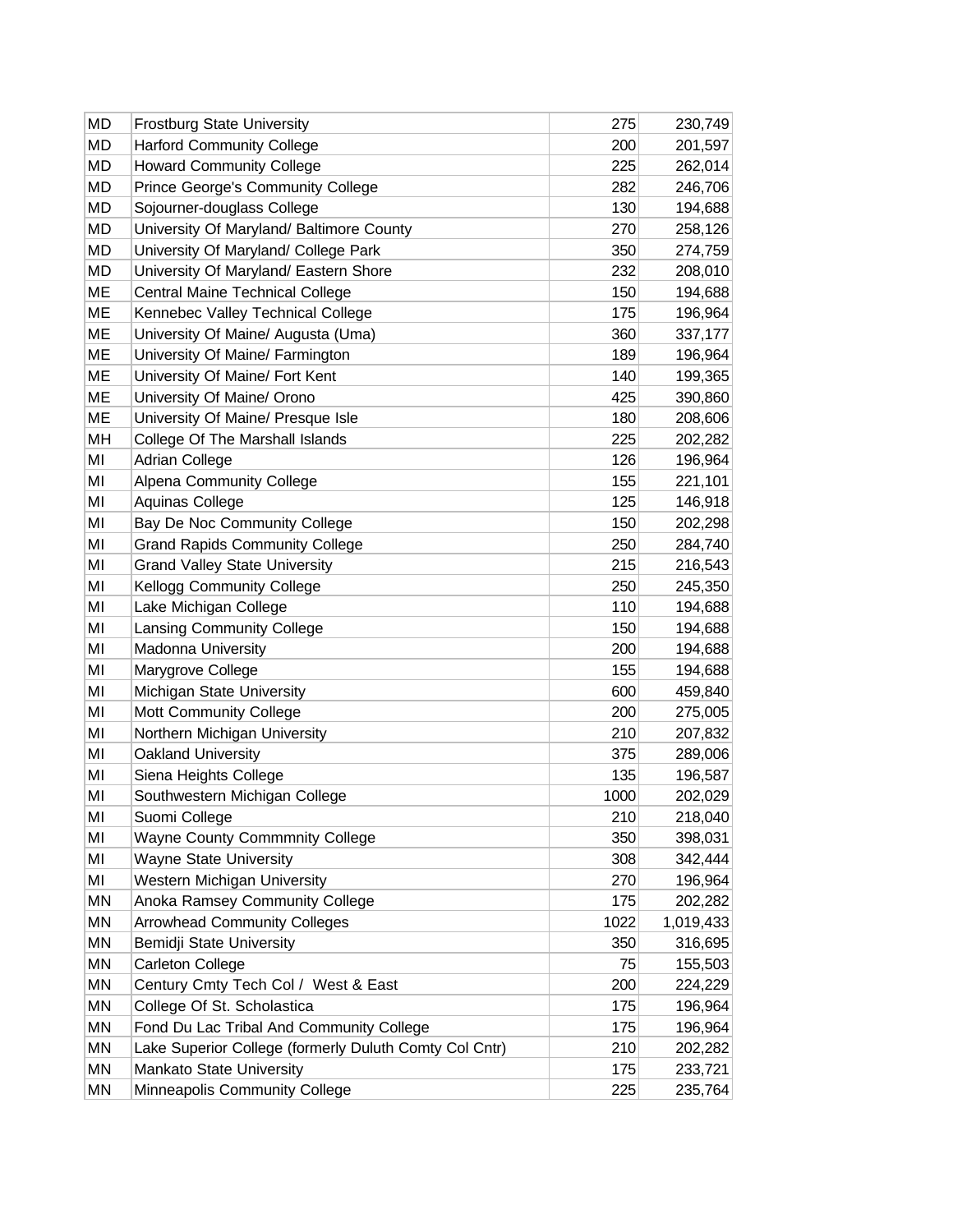| MN        | Normandale Community College                            | 210 | 221,052 |
|-----------|---------------------------------------------------------|-----|---------|
| MN        | North Hennepin Community College                        | 230 | 247,886 |
| MN        | <b>Rochester Community College</b>                      | 300 | 263,332 |
| ΜN        | Southwest State University                              | 210 | 204,758 |
| ΜN        | St. Cloud Technical College                             | 180 | 194,688 |
| ΜN        | St. Olaf College                                        | 85  | 112,273 |
| MN        | University Of Minnesota/ Crookston                      | 160 | 199,688 |
| MN        | University Of Minnesota/ Minneapolis                    | 240 | 230,408 |
| MN        | Winona State University                                 | 225 | 202,230 |
| MO        | Central Missouri State University                       | 200 | 210,825 |
| <b>MO</b> | <b>Crowder College</b>                                  | 175 | 196,964 |
| MO        | Harris Stowe State College                              | 200 | 196,964 |
| MO        | Junior College District Of Jefferson County             | 150 | 194,688 |
| MO        | <b>Lincoln University</b>                               | 250 | 230,150 |
| <b>MO</b> | Mineral Area College                                    | 230 | 194,688 |
| <b>MO</b> | Northwest Missouri State University                     | 180 | 202,282 |
| MO        | Penn Valley Community College                           | 250 | 252,932 |
| MO        | Saint Louis University                                  | 175 | 196,962 |
| <b>MO</b> | Southeast Missouri State University                     | 200 | 219,970 |
| MO        | Southwest Missouri State University                     | 180 | 194,688 |
| MO        | Three Rivers Community College                          | 250 | 202,776 |
| MO        | Univ.of Missouri/ St.louis                              | 150 | 194,688 |
| <b>MO</b> | University Of Missouri/ Columbia                        | 650 | 447,335 |
| <b>MO</b> | <b>Washington University</b>                            | 200 | 236,767 |
| MS        | <b>Alcorn State University</b>                          | 200 | 228,394 |
| ΜS        | Copiah-lincoln Community College                        | 125 | 196,964 |
| <b>MS</b> | Hind Community College/ Utica Campus, Deans Of Students | 175 | 196,964 |
| ΜS        | Holmes Community College/ Goodman                       | 200 | 215,461 |
| ΜS        | Mary Holmes College                                     | 200 | 221,980 |
| ΜS        | Mississippi State University/ Starkville                | 150 | 194,688 |
| <b>MS</b> | Mississippi Valley State University                     | 182 | 194,688 |
| MS        | Northeast Mississippi Community College                 | 150 | 184,897 |
| MS        | Northwest Mississippi Community College                 | 156 | 213,654 |
| ΜS        | Pearl River Community College                           | 158 | 216,993 |
| <b>MS</b> | <b>Rust College</b>                                     | 200 | 202,282 |
| ΜS        | <b>Tougaloo College</b>                                 | 150 | 216,275 |
| <b>MS</b> | Univ Of Southern Mississippi / Hattiesburg              | 200 | 194,688 |
| МS        | William Carey College                                   | 135 | 168,035 |
| MT        | <b>Blackfeet Community College</b>                      | 165 | 208,832 |
| МT        | Dawson Community College                                | 120 | 194,688 |
| МT        | Dull Knife Memorial College/ Lame Deer                  | 130 | 196,964 |
| МT        | <b>Flathead Valley Community College</b>                | 300 | 223,952 |
| МT        | Fort Belknap College                                    | 100 | 194,688 |
| МT        | Fort Peck Community College                             | 155 | 196,964 |
| МT        | Montana State University/ Billings                      | 250 | 210,965 |
| МT        | Montana State University/ Bozeman                       | 298 | 319,236 |
| МT        | Montana State University/ Northern                      | 240 | 212,374 |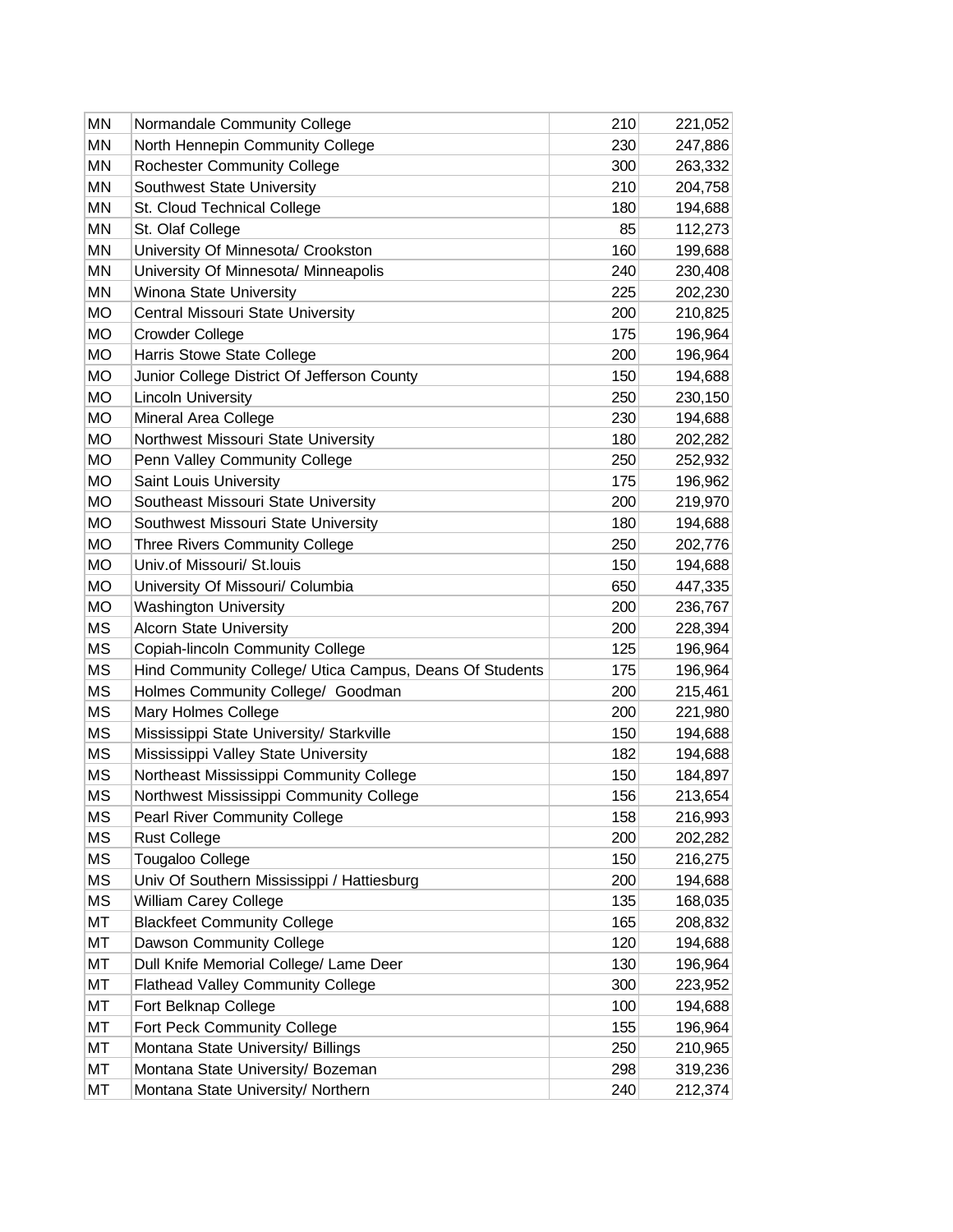| МT        | Rocky Mountain College                               | 250 | 201,320 |
|-----------|------------------------------------------------------|-----|---------|
| МT        | Salish-Kootenai College                              | 230 | 202,021 |
| MT        | <b>Stone Child College</b>                           | 125 | 196,535 |
| МT        | University Of Great Falls                            | 210 | 201,732 |
| MT        | University Of Montana                                | 375 | 283,194 |
| <b>NC</b> | Appalachian State University                         | 135 | 196,851 |
| <b>NC</b> | <b>Beaufort County Community College</b>             | 175 | 235,026 |
| <b>NC</b> | Caldwell Community College/ Watauga                  | 150 | 200,891 |
| <b>NC</b> | <b>Central Piedmont Community College</b>            | 175 | 200,833 |
| <b>NC</b> | College Of The Albemarle/ Elizabeth City Dare Chowan | 230 | 211,622 |
| <b>NC</b> | Elizabeth City State University                      | 150 | 209,177 |
| <b>NC</b> | <b>Fayetteville State University</b>                 | 175 | 233,364 |
| <b>NC</b> | <b>Halifax Community College</b>                     | 212 | 228,290 |
| <b>NC</b> | James Sprunt Community College                       | 210 | 251,459 |
| <b>NC</b> | Johnson C. Smith University                          | 125 | 194,688 |
| <b>NC</b> | Livingstone College                                  | 175 | 202,282 |
| <b>NC</b> | Mars Hill College                                    | 175 | 194,688 |
| <b>NC</b> | <b>Mayland Community College</b>                     | 150 | 204,142 |
| <b>NC</b> | <b>Nash Community College</b>                        | 150 | 197,043 |
| <b>NC</b> | North Carolina A&T State University                  | 175 | 194,688 |
| <b>NC</b> | Piedmont Cmty Col/ Person&Caswell                    | 200 | 227,871 |
| <b>NC</b> | <b>Randolph Community College</b>                    | 260 | 191,652 |
| <b>NC</b> | Roanoke-chowan Cmty Col/ Ahoskie                     | 175 | 206,426 |
| <b>NC</b> | Saint Augustine's College                            | 150 | 215,251 |
| <b>NC</b> | <b>Sampson Community College</b>                     | 150 | 196,964 |
| <b>NC</b> | Southwestern Community College                       | 150 | 210,612 |
| <b>NC</b> | Univ Of North Carolina At Greensboro                 | 200 | 229,737 |
| <b>NC</b> | University Of North Carolina At Charlotte            | 150 | 196,717 |
| <b>NC</b> | University Of North Carolina At Pembroke             | 200 | 205,926 |
| <b>NC</b> | Vance-Granville Community College                    | 250 | 224,565 |
| <b>NC</b> | <b>Western Carolina University</b>                   | 225 | 223,494 |
| <b>NC</b> | <b>Wilkes Community College</b>                      | 175 | 218,453 |
| <b>NC</b> | <b>Wilson Technical Community College</b>            | 175 | 219,787 |
| ND        | <b>Dickinson State University</b>                    | 328 | 194,688 |
| <b>ND</b> | Little Hoop Community College                        | 48  | 194,688 |
| <b>ND</b> | North Dakota State University                        | 359 | 305,073 |
| <b>ND</b> | <b>Sitting Bull College</b>                          | 113 | 195,752 |
| ND        | <b>Turtle Mountain Community College</b>             | 150 | 202,259 |
| <b>ND</b> | United Tribes Technical College                      | 135 | 194,688 |
| <b>ND</b> | University Of Mary                                   | 165 | 194,688 |
| <b>ND</b> | University Of North Dakota/ Grand Forks              | 300 | 233,031 |
| <b>NE</b> | <b>Creighton University</b>                          | 140 | 197,281 |
| <b>NE</b> | Doane College/ Crete Campus                          | 200 | 194,688 |
| <b>NE</b> | Metropolitan Community College                       | 400 | 240,436 |
| <b>NE</b> | Nebraska Indian Community College                    | 150 | 201,821 |
| <b>NE</b> | Peru State College                                   | 230 | 196,964 |
| <b>NE</b> | University Of Nebraska/ Kearney                      | 169 | 197,709 |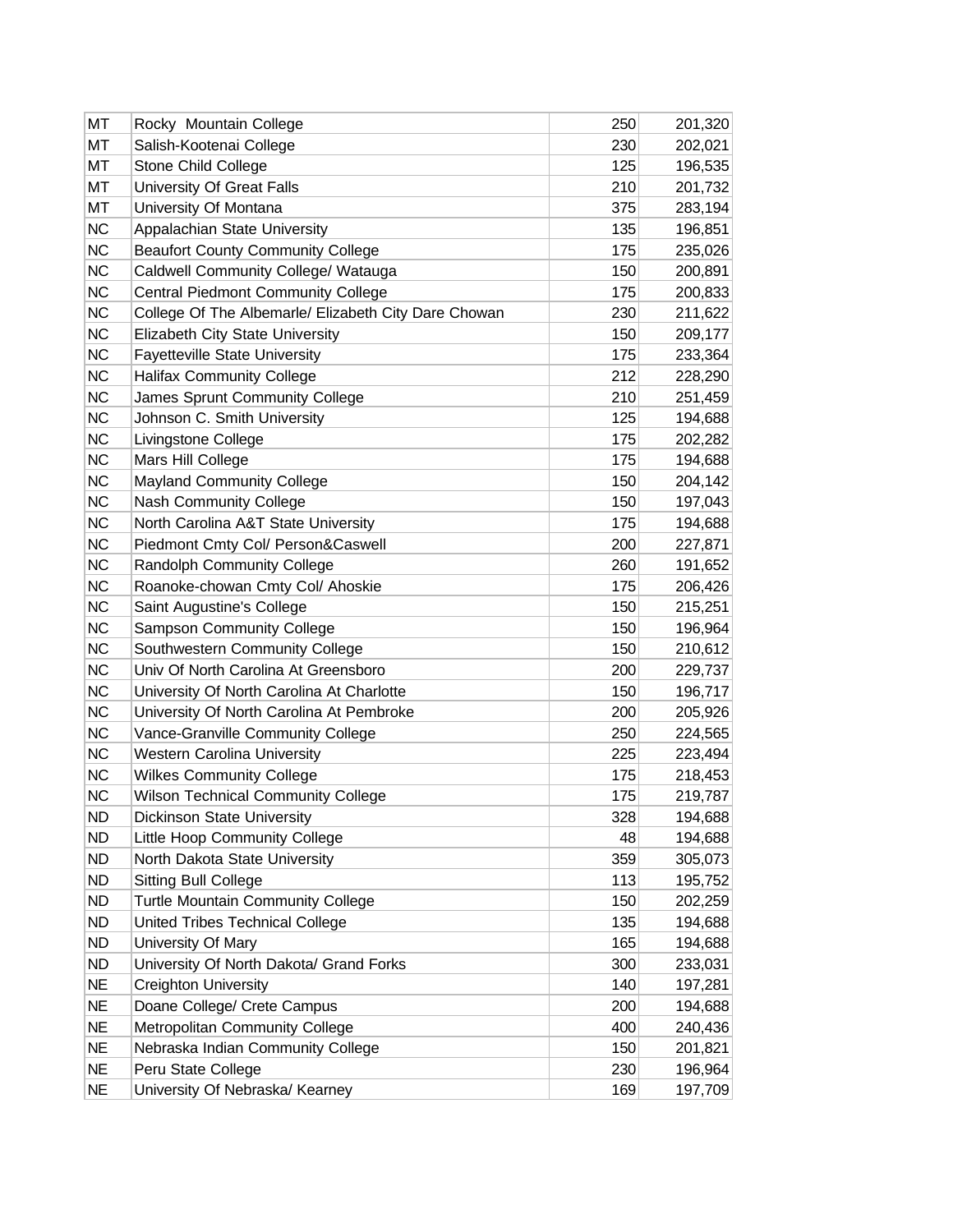| <b>NE</b> | University Of Nebraska/ Lincoln                          | 350 | 345,190 |
|-----------|----------------------------------------------------------|-----|---------|
| <b>NE</b> | University Of Nebraska/ Omaha                            | 150 | 216,964 |
| <b>NE</b> | Wayne State College                                      | 200 | 213,318 |
| <b>NE</b> | Western Nebraska Community College                       | 200 | 233,244 |
| <b>NH</b> | Keene State University                                   | 165 | 212,267 |
| <b>NH</b> | <b>Plymouth State College</b>                            | 216 | 207,942 |
| <b>NH</b> | University Of New Hampshire                              | 180 | 221,123 |
| <b>NJ</b> | <b>Atlantic Community College</b>                        | 200 | 202,282 |
| <b>NJ</b> | <b>Camden County College</b>                             | 175 | 202,283 |
| <b>NJ</b> | <b>Cumberland County College</b>                         | 275 | 204,116 |
| <b>NJ</b> | <b>Essex County College</b>                              | 350 | 315,053 |
| <b>NJ</b> | Georgian Court College                                   | 150 | 196,964 |
| <b>NJ</b> | <b>Hudson County Community College</b>                   | 300 | 283,477 |
| <b>NJ</b> | Jersey City State College                                | 150 | 194,688 |
| <b>NJ</b> | <b>Mercer County Community College</b>                   | 175 | 194,688 |
| <b>NJ</b> | <b>Middlesex County College</b>                          | 160 | 207,917 |
| <b>NJ</b> | New Jersey Institute Of Technology                       | 200 | 202,280 |
| <b>NJ</b> | Ramapo College Of New Jersey                             | 140 | 196,964 |
| <b>NJ</b> | <b>Rider University</b>                                  | 150 | 202,282 |
| <b>NJ</b> | <b>Rutgers University</b>                                | 400 | 374,801 |
| <b>NJ</b> | Seton Hall University / S Orange                         | 325 | 197,057 |
| <b>NJ</b> | <b>Trenton State College</b>                             | 200 | 194,688 |
| <b>NM</b> | College Of Santa Fe                                      | 216 | 238,551 |
| <b>NM</b> | Eastern New Mexico University                            | 300 | 244,885 |
| <b>NM</b> | New Mexico Highlands University                          | 350 | 387,678 |
| <b>NM</b> | New Mexico Junior College                                | 150 | 185,552 |
| <b>NM</b> | New Mexico State University/ Main                        | 350 | 277,402 |
| <b>NM</b> | Northern New Mexico Community College                    | 180 | 194,688 |
| <b>NM</b> | University Of New Mexico/ Main-Disabled                  | 200 | 297,900 |
| <b>NV</b> | University Of Nevada / Las Vegas                         | 265 | 229,875 |
| <b>NV</b> | University Of Nevada,/ Reno                              | 250 | 238,840 |
| <b>NY</b> | <b>Bronx Community College</b>                           | 563 | 414,125 |
| <b>NY</b> | <b>Broome Community College</b>                          | 257 | 195,905 |
| <b>NY</b> | Cazenovia College                                        | 160 | 203,794 |
| <b>NY</b> | City College Of The City University Of New York/ RF Cuny | 461 | 366,091 |
| <b>NY</b> | <b>Clarkson University</b>                               | 160 | 202,282 |
| <b>NY</b> | <b>College Of Aeronautics</b>                            | 225 | 167,891 |
| <b>NY</b> | College Of Mount Saint Vincent                           | 100 | 194,688 |
| <b>NY</b> | <b>Corning Community College</b>                         | 205 | 202,799 |
| <b>NY</b> | Cuny/ Hunter College                                     | 364 | 310,805 |
| <b>NY</b> | Cuny/ John Jay College                                   | 275 | 224,419 |
| <b>NY</b> | Cuny/ Medgar Evers College                               | 300 | 194,688 |
| <b>NY</b> | Cuny/ Queens College                                     | 186 | 197,218 |
| <b>NY</b> | Cuny/ York College-Disabled                              | 150 | 194,688 |
| <b>NY</b> | D ' Youville College                                     | 200 | 198,437 |
| <b>NY</b> | Dowling College                                          | 100 | 148,238 |
| <b>NY</b> | Fordham University/ Rose Hill                            | 206 | 196,964 |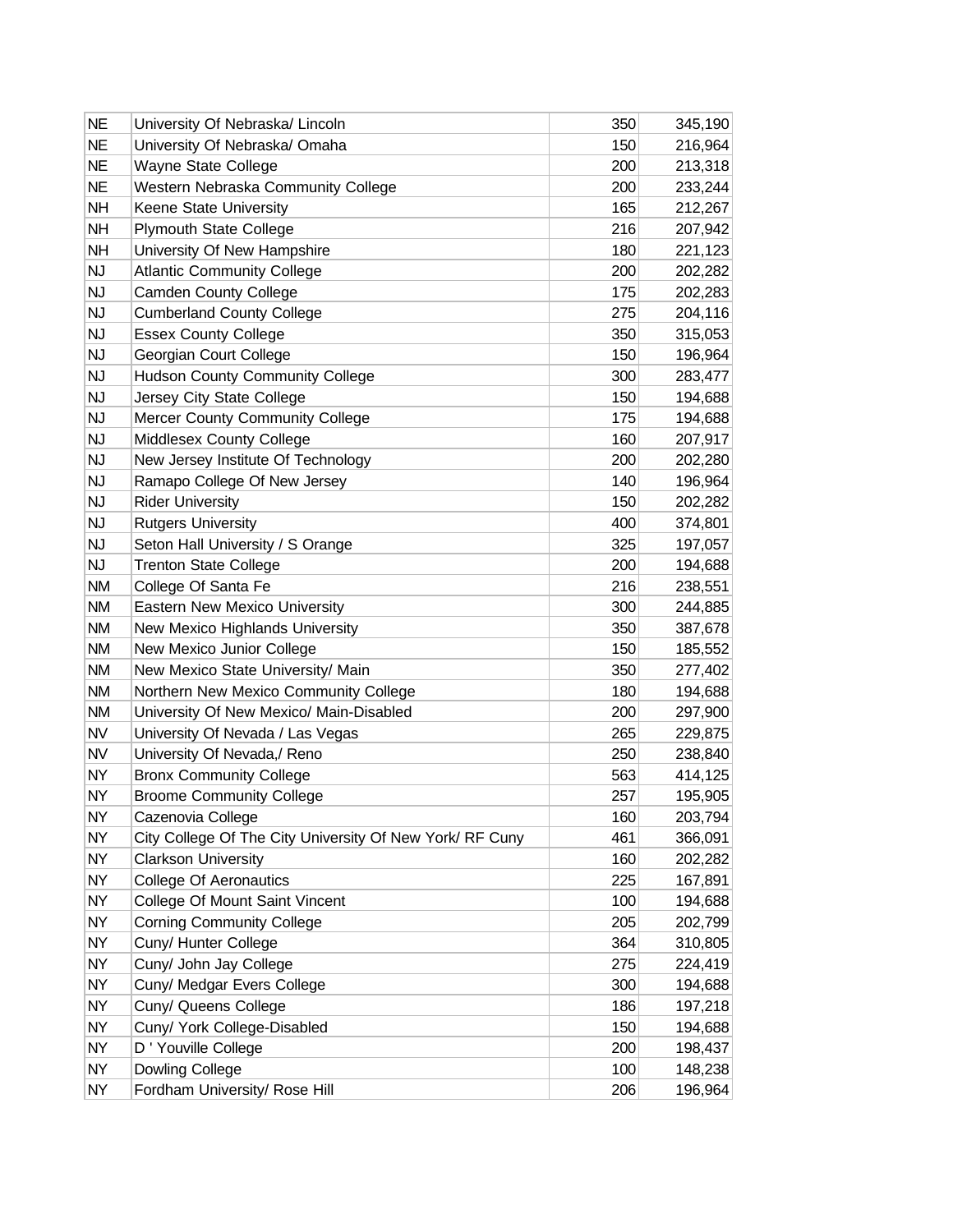| <b>NY</b> | <b>Genesee Community College</b>               | 250 | 202,282 |
|-----------|------------------------------------------------|-----|---------|
| <b>NY</b> | Iona College                                   | 200 | 226,698 |
| <b>NY</b> | Kingsborough Community College                 | 250 | 195,076 |
| <b>NY</b> | Long Island University / Brooklyn              | 380 | 375,111 |
| <b>NY</b> | Marist College/ Poughkeepsie                   | 115 | 199,229 |
| <b>NY</b> | Medaille College                               | 226 | 194,450 |
| <b>NY</b> | Mercy College                                  | 250 | 196,964 |
| <b>NY</b> | <b>Monroe Community College</b>                | 250 | 214,195 |
| <b>NY</b> | Nassau Community College-Disable               | 395 | 312,999 |
| <b>NY</b> | Orange County Community College/ Middletown    | 232 | 202,282 |
| <b>NY</b> | Polytechnic University                         | 250 | 250,639 |
| <b>NY</b> | Queensborough Community College                | 105 | 248,525 |
| <b>NY</b> | Rochester Institute Of Technology              | 250 | 212,830 |
| <b>NY</b> | Schenectady Cty Com Col                        | 175 | 194,688 |
| <b>NY</b> | <b>Suffolk County Community College</b>        | 250 | 194,688 |
| <b>NY</b> | Suny/ New Paltz                                | 500 | 317,993 |
| <b>NY</b> | Suny/ Binghamton University                    | 525 | 283,616 |
| <b>NY</b> | Suny/ Buffalo                                  | 400 | 200,376 |
| <b>NY</b> | Suny/ College At Brockport                     | 250 | 219,606 |
| <b>NY</b> | Suny/ College Of Technology /Canton            | 216 | 196,964 |
| <b>NY</b> | Suny/ Plattsburgh                              | 334 | 360,271 |
| <b>NY</b> | Suny/ State University College Of Buffalo      | 185 | 196,964 |
| <b>NY</b> | Suny/ Ulster County Community College          | 210 | 201,756 |
| <b>NY</b> | Sunyfoundation/ Potsdam College                | 200 | 208,132 |
| <b>NY</b> | <b>Syracuse University</b>                     | 350 | 239,936 |
| <b>NY</b> | <b>York College</b>                            | 300 | 261,415 |
| OH        | Agricultural Technical Institute               | 206 | 208,237 |
| OH        | <b>Bowling Green State University</b>          | 450 | 395,289 |
| OH        | <b>Central State University</b>                | 250 | 234,655 |
| OH        | Cincinnati State Technical & Cmty Coll         | 180 | 194,688 |
| OH        | <b>Cleveland State University</b>              | 685 | 361,966 |
| OH        | Cuyahoga Cmty Col / Metro                      | 196 | 202,282 |
| OH        | Cuyahoga Cmty Col/ Metro East West-Disabled    | 226 | 208,550 |
| OH        | David N. Myers College / Downtown              | 275 | 196,398 |
| OH        | Hocking College/ Main & Perry                  | 150 | 194,688 |
| OH        | Kent State University                          | 300 | 308,093 |
| OH        | Lourdes College                                | 130 | 187,639 |
| OH        | Oberlin College                                | 175 | 222,639 |
| OH        | Ohio University / Athens                       | 250 | 218,296 |
| OH        | <b>Shawnee State University</b>                | 170 | 202,282 |
| OH        | <b>Sinclair Community College</b>              | 200 | 194,688 |
| OH        | Washington State Community College             | 175 | 202,284 |
| OK        | <b>Bacone College</b>                          | 140 | 194,688 |
| OK        | <b>Cameron University</b>                      | 221 | 268,668 |
| OK        | Carl Albert State College/ Poteau And Sallisaw | 282 | 282,622 |
| OK        | <b>East Central University</b>                 | 255 | 328,098 |
| OK        | Eastern Oklahoma State                         | 150 | 194,688 |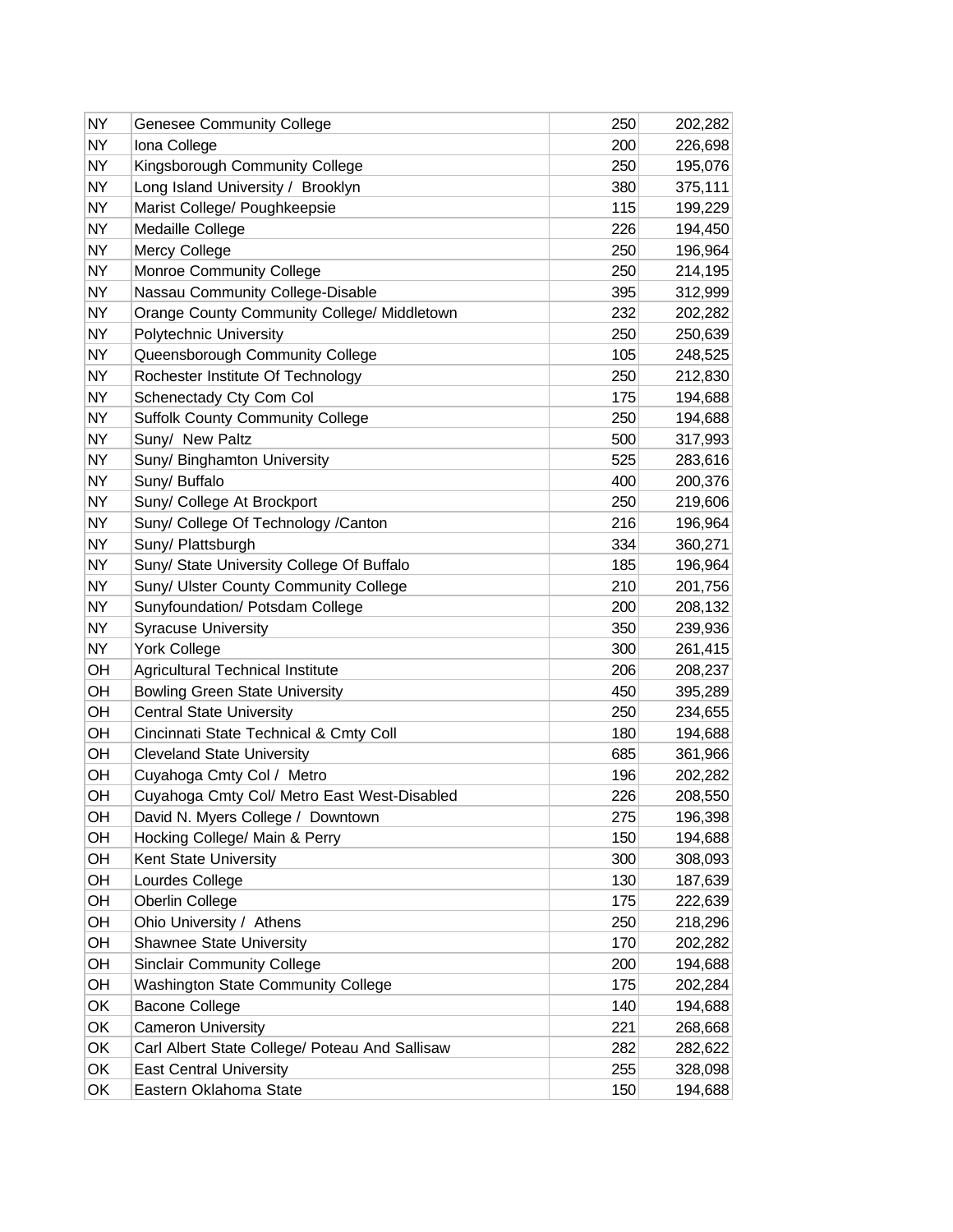| OK        | <b>Langston University</b>                          | 250 | 358,788 |
|-----------|-----------------------------------------------------|-----|---------|
| OK        | Murray State College                                | 275 | 258,867 |
| OK        | Northeastern State University                       | 156 | 199,720 |
| OK        | Oklahoma State University/ Oklahoma City            | 180 | 201,340 |
| OK        | <b>Redlands Community College</b>                   | 200 | 201,988 |
| OK        | Rogers State College                                | 300 | 256,711 |
| OK        | Southeastern Oklahoma State University              | 300 | 239,306 |
| OK        | University Of Oklahoma/ Norman                      | 410 | 342,993 |
| <b>OR</b> | <b>Chemeketa Community College</b>                  | 110 | 194,688 |
| <b>OR</b> | <b>Clatsop Community College</b>                    | 150 | 202,311 |
| <b>OR</b> | Lane Community College                              | 160 | 194,688 |
| <b>OR</b> | <b>Portland State University</b>                    | 265 | 248,716 |
| OR.       | Southern Oregon State College                       | 140 | 189,082 |
| <b>OR</b> | Southwestern Oregon Community College               | 155 | 202,309 |
| <b>OR</b> | <b>Umpqua Community College</b>                     | 175 | 186,254 |
| <b>OR</b> | University Of Oregon                                | 200 | 371,892 |
| <b>OR</b> | Western Oregon University                           | 206 | 229,008 |
| PA        | <b>Bloomsburg University</b>                        | 150 | 194,688 |
| PA        | California University Of Pennsylvania               | 150 | 196,964 |
| PA        | Clarion University Of Pennsylvania                  | 200 | 242,162 |
| PA        | Community College Of Philadelphia                   | 225 | 194,688 |
| PA        | <b>Drexel University</b>                            | 225 | 208,006 |
| PA        | East Stroudsburg University Of Pennsylvania         | 150 | 164,895 |
| PA        | Harcum College                                      | 170 | 220,832 |
| PA        | Kutztown University                                 | 175 | 202,287 |
| PA        | Lock Haven University Of Pennsylvania               | 180 | 196,964 |
| PA        | Peirce Junior College                               | 165 | 202,658 |
| PA        | Pennsylvania Institute Of Technology                | 180 | 218,271 |
| PA        | Pennsylvania State University/ Mckeesport           | 150 | 201,906 |
| PA        | Pennsylvania State University/ Univ Park            | 180 | 202,282 |
| PA        | Pennsylvania State University/ Wilkes-Barre         | 150 | 194,688 |
| PA        | Reading Area Community College                      | 250 | 230,150 |
| РA        | Seton Hill College                                  | 175 | 192,678 |
| PA        | Slippery Rock University/ Pennsylvania              | 185 | 196,964 |
| PA        | <b>Temple University</b>                            | 175 | 202,433 |
| PA        | University Of Pennsylvania                          | 185 | 201,361 |
| PA        | University Of Pittsbrug                             | 350 | 284,981 |
| PA        | <b>Westchester University</b>                       | 150 | 194,688 |
| PA        | <b>Westmoreland County Community College</b>        | 225 | 205,075 |
| PA        | <b>Widener University</b>                           | 225 | 194,688 |
| PR        | American University Of Puerto Rico                  | 308 | 223,460 |
| <b>PR</b> | <b>Bayamon Central University</b>                   | 512 | 245,534 |
| PR        | Caribbean University/ Bayamon                       | 263 | 268,024 |
| PR        | Colegio Universitario Del Este                      | 384 | 258,761 |
| PR        | Humacao Community College                           | 232 | 196,964 |
| PR        | Inter American University Of Puerto Rico/ Aguadilla | 410 | 341,459 |
| PR        | Inter American University Of Puerto Rico/ Bayamon   | 225 | 196,964 |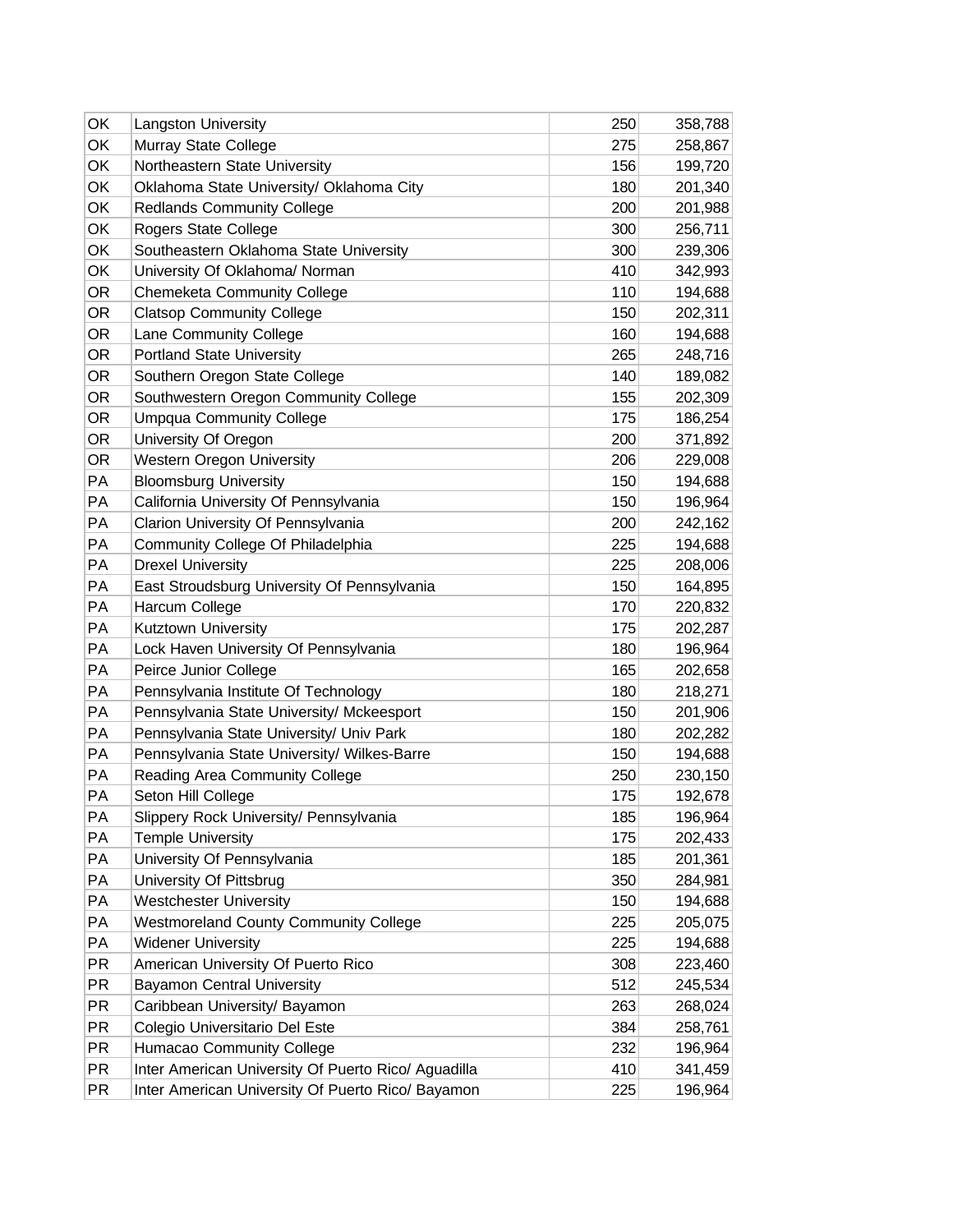| <b>PR</b>      | Inter American University Of Puerto Rico/ San Juan    | 232 | 202,282 |
|----------------|-------------------------------------------------------|-----|---------|
| <b>PR</b>      | Polytechnica University Of Puerto Rico                | 225 | 196,964 |
| <b>PR</b>      | Pontifical Catholic University Of Puerto Rico         | 400 | 357,052 |
| <b>PR</b>      | Technological Col Of Municipality Of San Juan         | 313 | 225,156 |
| <b>PR</b>      | Universidad Del Turabo                                | 257 | 202,273 |
| <b>PR</b>      | Universidad Metropolitana                             | 175 | 202,281 |
| <b>PR</b>      | University Of Puerto Rico/ Arecibo                    | 206 | 212,996 |
| <b>PR</b>      | University Of Puerto Rico/ Baymon                     | 232 | 202,282 |
| <b>PR</b>      | University Of Puerto Rico/ Carolina                   | 314 | 315,825 |
| <b>PR</b>      | University Of Puerto Rico/ Cayey                      | 375 | 364,076 |
| <b>PR</b>      | University Of Puerto Rico/ Humacao University College | 349 | 267,642 |
| <b>PR</b>      | University Of Puerto Rico/ Rio Piedras Campus         | 400 | 269,153 |
| <b>PR</b>      | University Of The Sacred Heart                        | 600 | 399,174 |
| PW             | Palau Community College                               | 175 | 194,688 |
| R <sub>l</sub> | Community College Of Rhode Island/ Warwick            | 300 | 256,133 |
| R <sub>l</sub> | Rhode Island College                                  | 300 | 261,167 |
| SC             | <b>Allen University</b>                               | 150 | 196,964 |
| <b>SC</b>      | <b>Chesterfield Marlboro Technical College</b>        | 160 | 196,964 |
| SC             | Claflin College                                       | 135 | 194,688 |
| SC             | <b>Greenville Technical College</b>                   | 350 | 271,586 |
| SC             | Horry George Town Technical College                   | 150 | 194,688 |
| SC             | Midlands Tech College/ Airport                        | 225 | 194,688 |
| SC             | Midlands Tech College/ Beltline                       | 225 | 194,688 |
| SC             | Morris College                                        | 175 | 200,032 |
| SC             | Orangeburg-Calhoun Technical College                  | 150 | 202,281 |
| SC             | <b>Piedmont Technical College</b>                     | 150 | 196,964 |
| SC             | Spartanburg Methodist College                         | 150 | 196,964 |
| SC             | Spartanburg Technical College                         | 150 | 191,224 |
| SC             | Technical College Of The Lowcountry                   | 150 | 194,688 |
| <b>SC</b>      | <b>Tri-county Technical College</b>                   | 150 | 228,297 |
| SC             | <b>Trident Technical College</b>                      | 200 | 228,789 |
| SC             | University Of South Carolina/ Beaufort                | 100 | 194,688 |
| SC             | University Of South Carolina/ Columbia                | 200 | 231,814 |
| SC             | University Of South Carolina/ Lancaster               | 100 | 91,688  |
| SC             | University Of South Carolina/ Spartanburg             | 100 | 194,688 |
| SC             | University Of South Carolina/ Union                   | 100 | 194,688 |
| SC             | University South Carolina/ Salkehatchie               | 100 | 194,688 |
| SC             | University South Carolina/ Sumter                     | 100 | 194,688 |
| SC             | Voorhees College                                      | 200 | 194,688 |
| SC             | York Technical College/ Rock Hill                     | 200 | 196,953 |
| SD             | <b>Black Hills State University</b>                   | 160 | 198,859 |
| <b>SD</b>      | Dakota Wesleyan University                            | 155 | 196,831 |
| SD             | Northern State University                             | 150 | 194,688 |
| SD             | Oglala Lakota College                                 | 175 | 201,694 |
| SD             | Sinte Gleska University/ Mission                      | 250 | 232,584 |
| <b>SD</b>      | University Of South Dakota                            | 175 | 191,393 |
| TN             | <b>Austin Peay State</b>                              | 180 | 194,688 |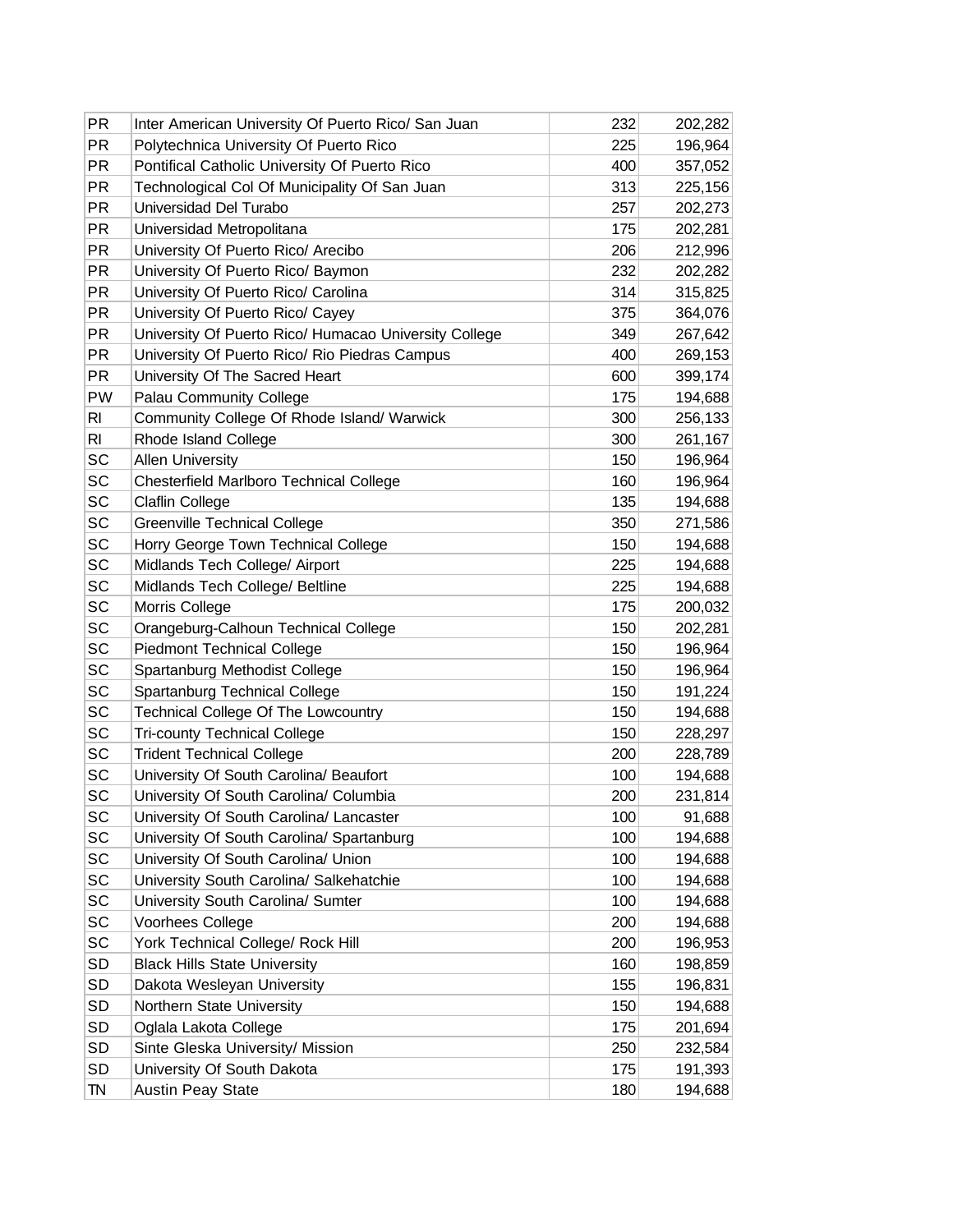| TN | <b>Dyersburg State Community College</b>           | 185 | 222,952 |
|----|----------------------------------------------------|-----|---------|
| TN | East Tennessee State University                    | 225 | 202,282 |
| TN | Hiwassee College                                   | 155 | 199,895 |
| TN | Lane College                                       | 150 | 196,964 |
| TN | Lemoyne-Owen College                               | 155 | 194,688 |
| TN | <b>Lincoln Memorial University</b>                 | 150 | 194,688 |
| TN | Martin Methodist College                           | 150 | 194,688 |
| TN | Northeast State Technical Cmty Col                 | 180 | 205,687 |
| TN | <b>Tennessee State University</b>                  | 175 | 196,964 |
| TN | <b>Tusculum College</b>                            | 150 | 194,688 |
| TN | University Of Tennessee/ Chattanooga               | 200 | 196,957 |
| TN | University Of Tennessee/ Knoxville                 | 250 | 242,302 |
| ТX | Abilene Christian University                       | 225 | 210,272 |
| ТX | Alamo Cmty Col Dist/ San Antonio College           | 450 | 311,289 |
| TX | Amarillo College                                   | 250 | 230,461 |
| ТX | <b>Bee County College</b>                          | 200 | 194,688 |
| ТX | Dallas County Cmty Coll Dist/ Brookhaven College   | 220 | 217,906 |
| ТX | Dallas County Cmty Coll Dist/ Cedar Valley College | 250 | 208,676 |
| TX | Dallas County Cmty Coll Dist/ El Centro College    | 165 | 194,688 |
| ТX | Dallas County Cmty Coll Dist/ Richland College     | 225 | 202,282 |
| TX | Eastfield College                                  | 242 | 217,108 |
| ТX | El Paso Community College                          | 600 | 414,170 |
| TX | Galveston College                                  | 150 | 194,688 |
| ТX | <b>Hill College</b>                                | 175 | 194,688 |
| ТX | Houston Community College System                   | 200 | 279,716 |
| ТX | Jarvis Christian College                           | 350 | 207,298 |
| TX | Laredo Community College                           | 300 | 196,953 |
| ТX | Mclennan Community College/ Waco                   | 350 | 223,005 |
| ТX | Navarro College                                    | 300 | 263,468 |
| ТX | North Lake College                                 | 200 | 209,192 |
| TX | Odessa College                                     | 150 | 194,688 |
| ТX | Our Lady Of The Lake Univ                          | 180 | 194,688 |
| TX | Palo Alto College                                  | 250 | 202,282 |
| ТX | Paris Junior College                               | 188 | 194,688 |
| ТX | Paul Quinn College                                 | 150 | 184,353 |
| ТX | Southwest Texas Junior Col/ Uvalde                 | 300 | 233,857 |
| ТX | Southwest Texas State University                   | 200 | 196,964 |
| ТX | St. Edward's University                            | 350 | 242,217 |
| TX | <b>Tarleton State University</b>                   | 200 | 196,964 |
| ТX | Tarrant Cty Junior Col/ Northwest South            | 165 | 194,688 |
| ТX | Texarkana College                                  | 225 | 201,395 |
| ТX | Texas A&M University At Commerce                   | 425 | 382,051 |
| TX | Texas A&M University/ Kingsville                   | 240 | 201,198 |
| ТX | <b>Texas Christian University</b>                  | 150 | 194,688 |
| ТX | <b>Texas Southern University</b>                   | 257 | 226,611 |
| ТX | Trinity Valley Cmty Col/ Henderson                 | 350 | 218,826 |
| ТX | <b>Tyler Junior College</b>                        | 200 | 194,688 |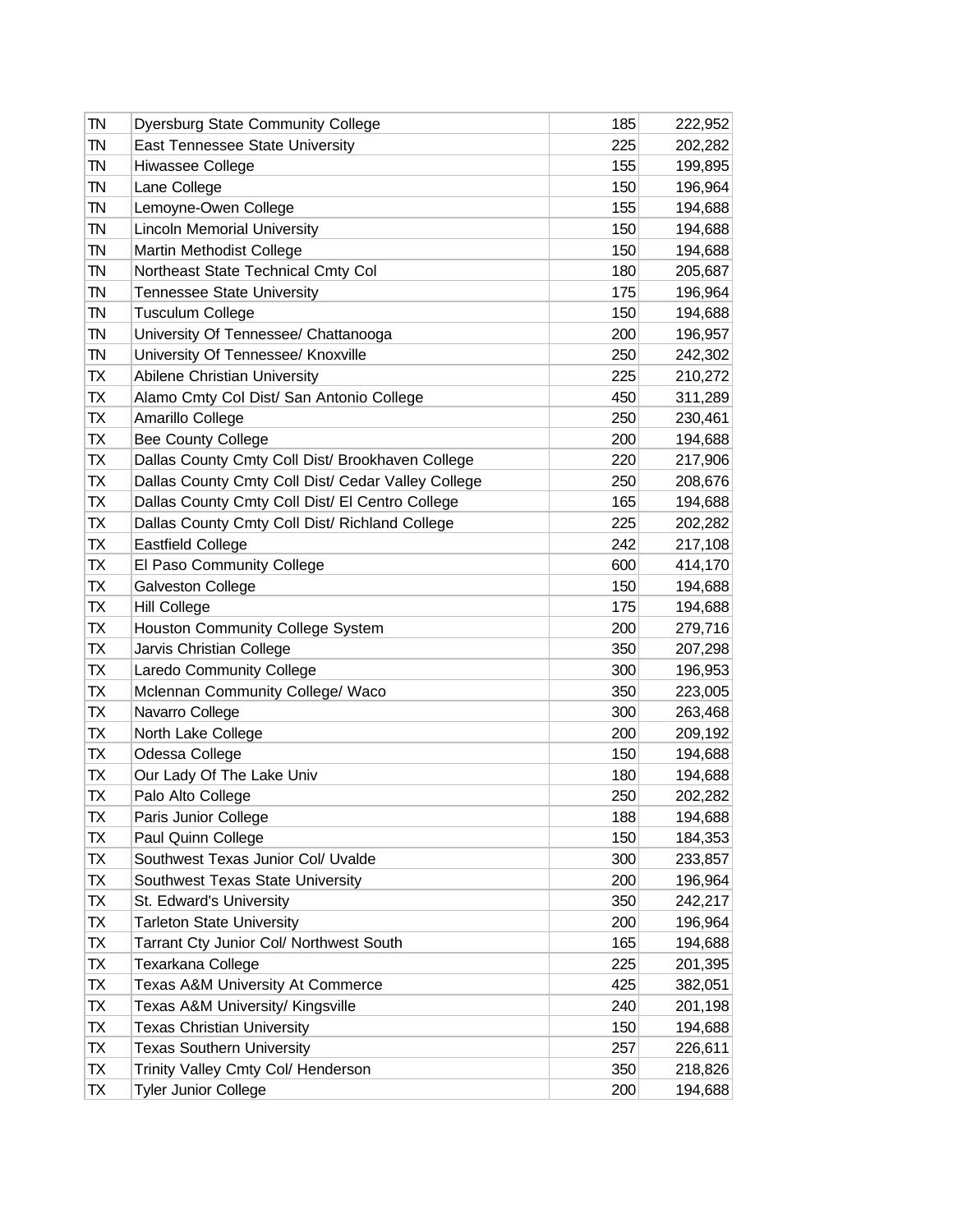| ТX        | University Of Houston                      | 215 | 208,621 |
|-----------|--------------------------------------------|-----|---------|
| ТX        | University Of North Texas                  | 250 | 238,580 |
| ТX        | University Of Texas / El Paso              | 200 | 201,736 |
| ТX        | University Of Texas/ Arlington             | 300 | 251,534 |
| ТX        | University Of Texas/ Brownsville           | 225 | 202,282 |
| ТX        | University Of Texas/ Pan American/Edinburg | 350 | 391,661 |
| ТX        | West Texas A&M University                  | 275 | 250,653 |
| ТX        | <b>Wiley College</b>                       | 220 | 194,688 |
| UT        | College Of Eastern Utah - San Juan Campus  | 206 | 239,580 |
| UT        | Dixie College                              | 200 | 214,173 |
| UT        | Salt Lake Cmty College/ Redwood Road       | 175 | 220,984 |
| UT        | Snow College                               | 200 | 236,447 |
| UT        | Southern Utah University                   | 150 | 196,964 |
| UT        | University Of Utah                         | 225 | 228,990 |
| UT        | <b>Utah State University</b>               | 190 | 202,282 |
| UT        | Utah Valley State College                  | 150 | 194,688 |
| UT        | <b>Weber State University</b>              | 320 | 278,580 |
| VA        | <b>Clinch Valley College</b>               | 175 | 196,964 |
| VA        | Dabney S. Lancaster Community College      | 250 | 199,820 |
| VA        | <b>Hampton University</b>                  | 180 | 202,282 |
| VA        | Mountain Empire Community College          | 175 | 200,300 |
| VA        | Norfolk State University                   | 400 | 292,258 |
| VA        | <b>Old Dominion University</b>             | 200 | 218,870 |
| VA        | Patrick Henry Community College            | 225 | 220,315 |
| VA        | Paul D. Camp Community College             | 200 | 202,282 |
| VA        | <b>Radford University</b>                  | 150 | 202,285 |
| VA        | Rappahannock Community College             | 175 | 214,343 |
| VA        | Southwest Virginia Community College       | 300 | 260,364 |
| VA        | <b>Tidewater Community College</b>         | 200 | 194,688 |
| VA        | Virginia Highlands Community College       | 200 | 249,891 |
| VA        | Virginia State University / Petersburg     | 150 | 222,277 |
| VA        | Virginia Western Community College         | 250 | 213,776 |
| VA        | <b>Wytheville Community College</b>        | 235 | 289,262 |
| VT        | <b>Castleton State College</b>             | 230 | 202,283 |
| VT        | <b>Community College Of Vermont</b>        | 200 | 239,728 |
| VT        | Johnson State College                      | 235 | 273,219 |
| VT        | Lyndon State College                       | 190 | 194,688 |
| VT        | Southern Vermont College                   | 224 | 219,714 |
| VT        | University Of Vermont                      | 225 | 243,569 |
| VT        | Vermont Technical College                  | 170 | 203,537 |
| WA        | <b>Big Bend Community College</b>          | 158 | 194,688 |
| WA        | Central Washington University/ Ellensburg  | 200 | 194,688 |
| <b>WA</b> | Centralia College                          | 210 | 245,178 |
| WA        | Columbia Basin College                     | 200 | 202,048 |
| <b>WA</b> | Eastern Washington University/ Cheney      | 300 | 275,942 |
| WA        | <b>Everett Community College</b>           | 210 | 239,465 |
| WA        | Evergreen State College/ Olympia & Tacoma  | 180 | 208,024 |